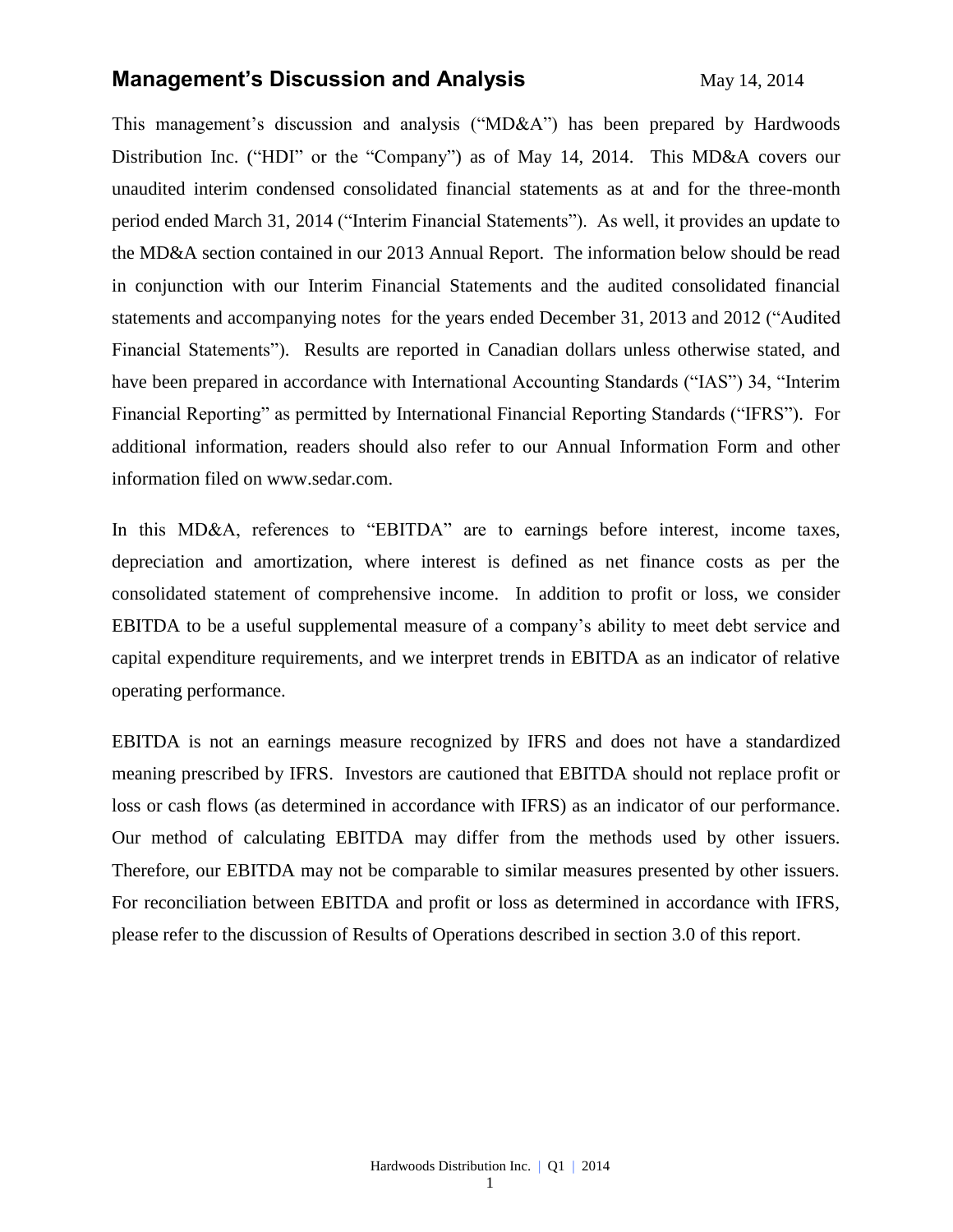

# **Contents**

This MD&A includes the following sections:

- 1.0 Executive Summary
	- 1.1 Overview
	- 1.2 Outlook
- 2.0 Background
	- 2.1 Company Overview
	- 2.2 Business and Industry Overview
- 3.0 Results of Operations
	- 3.1 Three Month Periods Ended March 31, 2014 and March 31, 2013
- 4.0 Quarterly Financial Information and Seasonality
- 5.0 Liquidity and Capital Resources
	- 5.1 Cash Flows from Operating, Investing and Financing Activities
	- 5.2 Working Capital
	- 5.3 Revolving Credit Facilities and Debt Management Strategy
	- 5.4 Contractual Obligations
	- 5.5 Off-Balance Sheet Arrangements
	- 5.6 Financial Instruments
	- 5.7 Share Data
	- 5.8 Dividends
- 6.0 Related Party Transactions
- 7.0 Critical Accounting Estimates and Adoption of Changes in Accounting Policies
	- 7.1 Critical Accounting Estimates
	- 7.2 Adoption of New Accounting Policies
- 8.0 Risks and Uncertainties
- 9.0 Internal Control over Financial Reporting
- 10.0 Note Regarding Forward Looking Information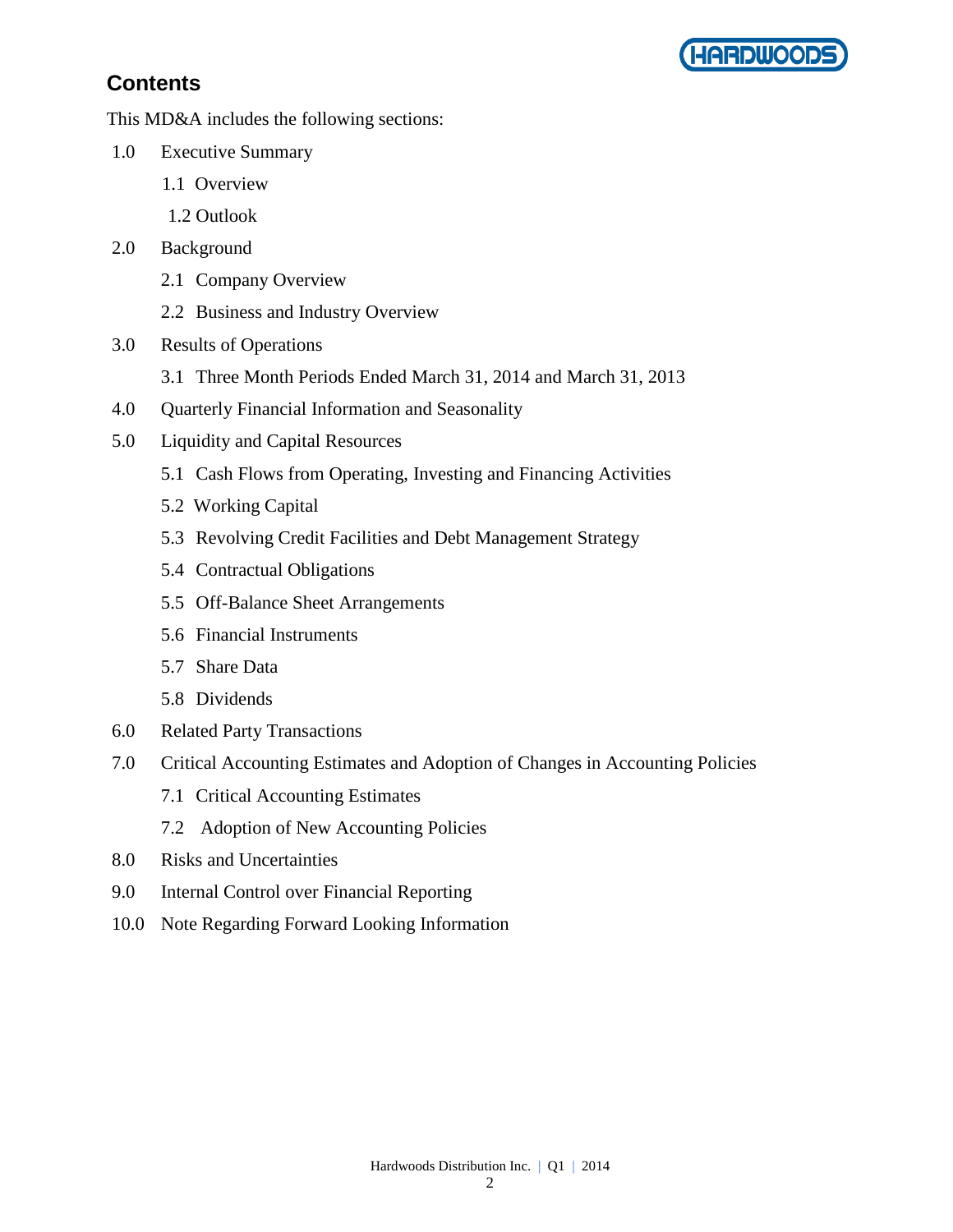### **1.0 Executive Summary**

#### 1.1 Overview

We achieved record sales results in the first quarter of 2014, breaking the \$100 million quarterly mark for the first time in our history. This result was achieved despite extreme weather conditions which forced multi-day closures at a number of our US branches, and reflects the strong momentum in our business.



Our sales growth continues to be supported by the ongoing recovery in the US residential construction market. According to the US Census Bureau, in the twelve months ended March 31, 2014 construction started on new housing units was up 10% compared to the same period in the prior year. With approximately 75% of our business in the US, and approximately 60% of our US sales focused on new residential construction, we are benefiting from this recovery. In the Canadian market, as at March 31, 2014 housing starts decreased by 16% on a seasonally adjusted annual basis, compared to the same period a year earlier.

First quarter sales results were further supported by the 10% year-over-year decline in the value of the Canadian dollar relative to the US dollar. A weaker Canadian dollar benefits HDI by: (i) increasing the value of sales and profits earned in our US operations when translated into Canadian dollars for financial reporting purposes; (ii) increasing the selling price of US dollardenominated products sold to our Canadian customers; and (iii) improving the export competitiveness of our Canadian industrial customers, many of whom have the capability to sell their manufactured products in the US.

Average hardwood lumber product prices were 24% higher in the first quarter of 2014, compared to the same period in 2013, as measured by the Hardwood Review's kiln dried lumber index. Higher prices for hardwood lumber helped offset weaker pricing for other products in our import plywood line. Weaker year-over-year pricing for some import plywood products reflects the impact of preliminary duties of 22% that were added to the price of Chinese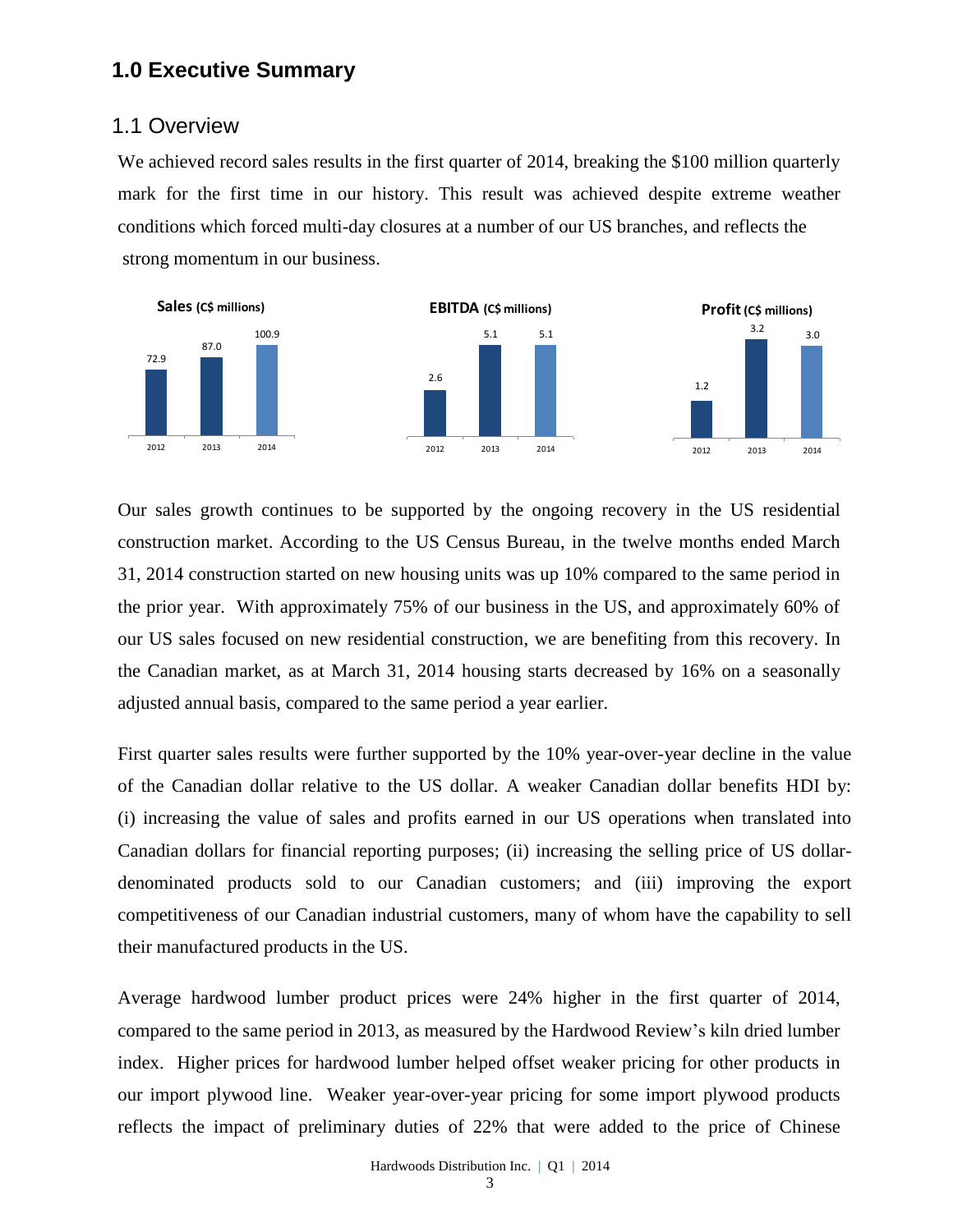plywood imports in February of 2013 due to a trade dispute in the US, but did not apply in the first quarter of the current year period because the trade case was subsequently dismissed.

First quarter gross profit increased by \$2.4 million in 2014, reflecting higher sales and a strong gross profit margin. At 18.1%, gross profit margin was well within our target level, but slightly below the 18.3% achieved in the first quarter of 2013 when we benefited from rapid product price escalation. We consider a gross margin percentage of approximately 18.0% to be a sustainable level for our operations under normal business conditions.

First quarter expenses increased by \$2.5 million year over year as we increased investment in our operations to support existing and future sales growth, and to support strategic initiatives, including our "Leverage Imports" and "Strengthen Commercial" strategies which are discussed in more detail in section 1.2 of this report.

EBITDA remained steady at \$5.1 million, with the higher gross profit in the first quarter of 2014 period fully offset by the increase in expenses. First quarter 2014 profit declined by \$0.2 million year over year, primarily reflecting the flat EBITDA result together with increased depreciation and decreased net finance income.

Subsequent to the quarter end, we announced the acquisition of Hardwoods of Michigan Inc ("HMI"), a fully integrated producer and exporter of high-quality, value-added hardwood lumber based in Clinton, Michigan. HMI represents an attractively priced acquisition that is well-timed to the ongoing recovery in the US housing market. That addition of HMI broadens our customer base and is expected to provide an anticipated \$33 million annually in new revenues, while also increasing cross-selling opportunities for our established lines of import products. HMI also strengthens the expertise in value-added manufacturing we have developed since acquiring the Frank Paxton Lumber Company in 2011.

In conjunction with the HMI transaction, we increased the size of our US credit facilities from US\$50.0 million to US\$79.1 million and extended the term of the facilities to April 27, 2017. The amended facility enabled us to finance the transaction, while still providing sufficient unused borrowing availability to pursue our growth strategy.

On May 14, 2014, our Board of Directors declared a quarterly dividend of \$0.045 per share, payable July 31, 2014 to shareholders of record as of July 18, 2014.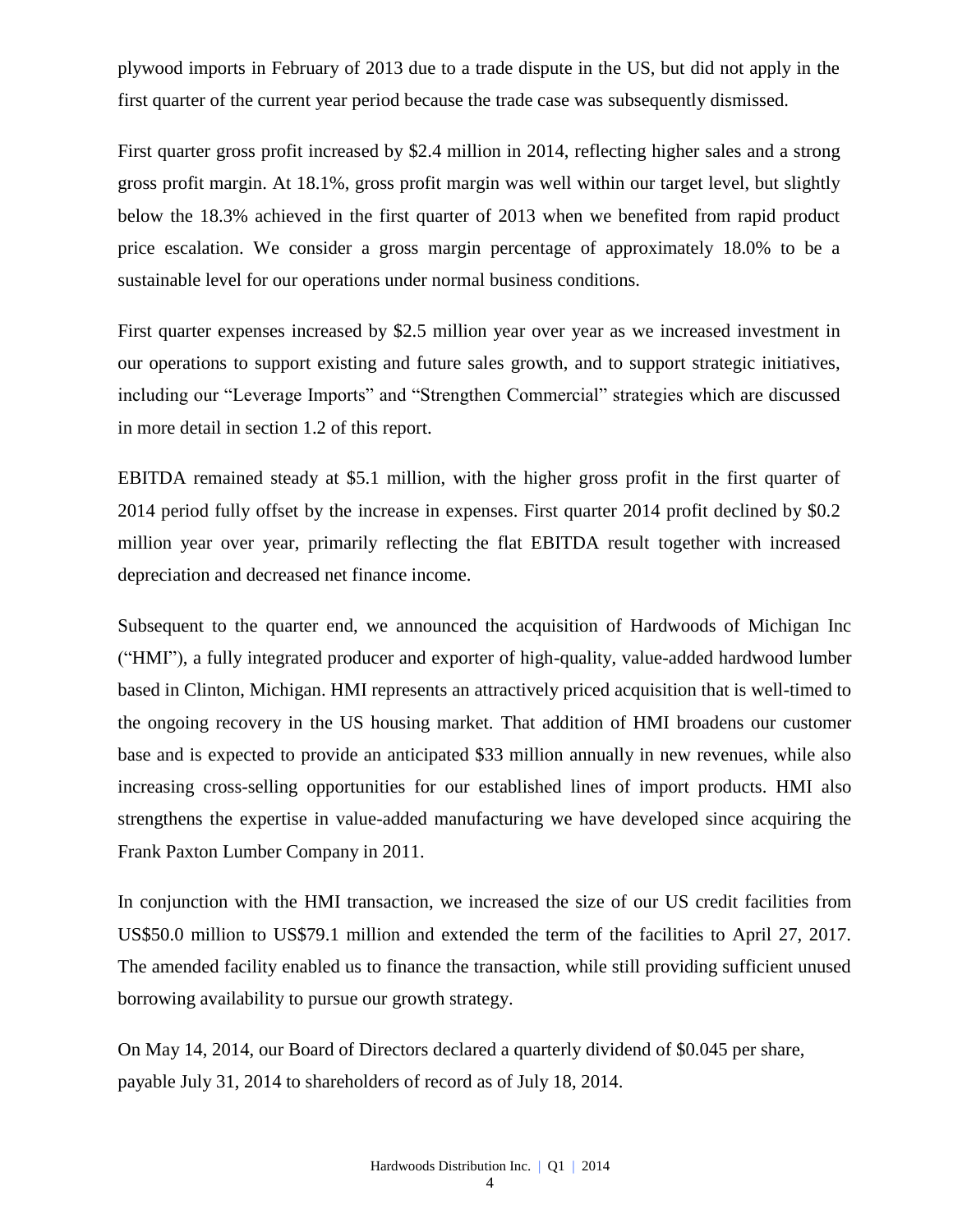# 1.2 Outlook

We anticipate continued strength in sales in the second quarter of 2014, supported by momentum in US market demand and product pricing, implementation of our business strategies, the positive foreign exchange impact of a weaker Canadian dollar, and the addition of the HMI business. Second quarter gross profit margin is expected to be within our normal target range, but is not expected to match the unusually high 18.9% margin we achieved in the second quarter of 2013 during a period of rapid product price escalation.

Market forecasters indicate continued recovery in the US residential construction market, with US housing starts expected to increase from 0.924 million starts in 2013 to 1.145 million starts in 2014 (+24%) according to the National Association of Homebuilders. The outlook for the US repair and remodeling market remains positive with growth of over 10% forecast for 2014 by Harvard's Joint Center for Housing Studies. Indicators for commercial construction are for steady mid-single digit growth in 2014.

In the Canadian market, 2014 housing starts are expected to remain unchanged from 2013 levels, while growth in the renovation and commercial construction markets is expected to be in line with inflation.

Our goal in 2014 continues to be to capture the growth potential in the US market, both in terms of sales volume and product pricing. We will also focus on successfully integrating the newly acquired HMI business. In addition, we are actively pursuing our "Leverage Imports" and "Strengthen Commercial" strategies which focus on:

- Growing sales of Hardwoods' high-quality proprietary import lines, supported both by the established quality assurance team located in Asia and new international sourcing initiatives designed to bring world-wide product solutions to our customers.
- Capitalizing on significant opportunities in the commercial market. In particular, we are growing our supply of first-tier product supply for commercial customers. We are also capitalizing on our import capabilities to offer off-shore product solutions to the commercial sector to supplement domestic product solutions.

Our Board of Directors will continue to review our financial performance and assess dividend levels on a regular basis. However in terms of cash utilization, our primary focus in 2014 will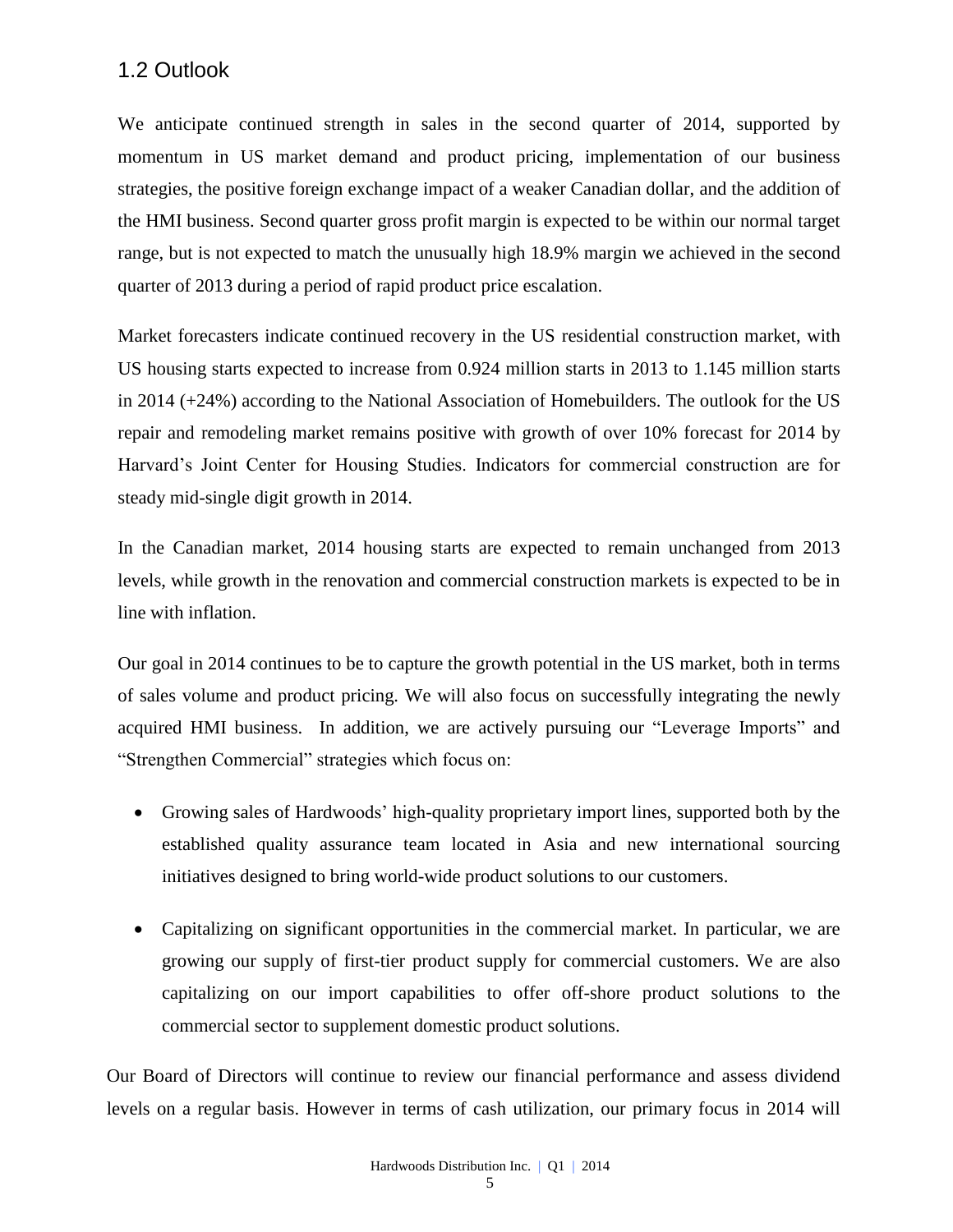remain on retaining the cash necessary to finance the significant market opportunity to grow in the US, and to keep our balance sheet strong to support strategic acquisitions.

## **2.0 Background**

#### 2.1 Company Overview

Hardwoods Distribution Inc. is a publicly traded company that holds, indirectly, a 100% ownership interest in Hardwoods Specialty Products LP and Hardwoods Specialty Products US LP (collectively, "Hardwoods" or the "Business"). Hardwoods Distribution Inc. is listed on the [Toronto Stock Exchange and trades under the symbol](http://tmx.quotemedia.com/quote.php?qm_symbol=TPK&locale=EN) HWD.

### 2.2 Business and Industry Overview

Serving customers for over 50 years, Hardwoods is one of North America's largest distributors of high-grade hardwood lumber and specialty sheet goods to the cabinet, moulding, millwork, furniture and specialty wood products industries. At March 31, 2014 we operated 32 distribution facilities located in 17 states and 5 provinces throughout North America. Five of these facilities include light manufacturing capabilities to create customer moulding and millwork packages for our customers. To maximize inventory management, we utilize a hub and spoke distribution system, with major hub distribution centres holding the bulk of our inventory and making regular truck transfers to replenish stock in satellite distribution centres that are located in smaller markets. On April 28, 2014 we acquired HMI, an integrated hardwood sawmill and kiln drying operation located in Michigan, which will expand our business and further enhance our capabilities to provide value-added wood processing solutions to our customer base.

In the first quarter of 2014, approximately 58% of our sales were made up of hardwood plywood and non-structural sheet goods such as medium-density fiberboard, particleboard and melaminecoated stock. Approximately 34% of our sales were of high-grade hardwood lumber. Our sheet goods and lumber are complementary product lines; both are key products used by our customers in the manufacture of their end-use products. The balance of our product sales, about 8%, was made up of other specialty products.

Hardwoods Distribution Inc. | Q1 | 2014 We provide the critical link between mills that manufacture large volumes of hardwood lumber and sheet goods, and industrial customers that require smaller quantities of many different hardwood products for their own manufacturing processes. We provide a means for hundreds of hardwood mills to get their product to thousands of small-to-mid-sized industrial manufacturers. We add value to our suppliers by buying their product in volume and paying them promptly,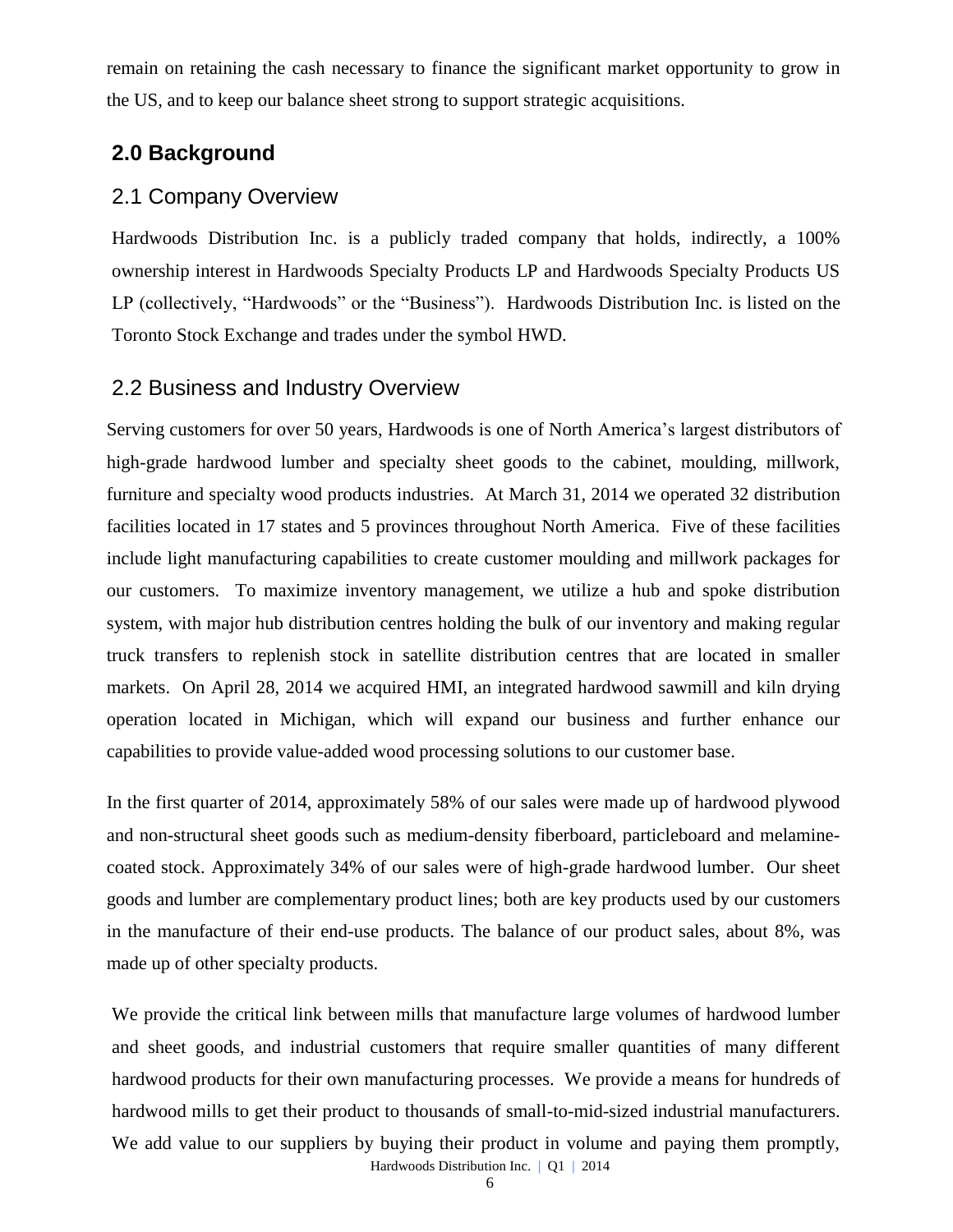effectively acting as their third-party sales force. We add value for our customers by providing them with the materials they need on a just-in-time basis, remanufacturing materials to customer specifications where required, selling in smaller quantities and offering a wider range of product selection than the customer would be able to purchase directly from an individual mill. We also provide an important source of financing for our customers by allowing them to buy material from us on approved credit.

Our customer base manufactures a range of end-use products, such as cabinetry, furniture and custom millwork. These products in turn are sold into multiple sectors of the economy, including new home construction, renovation, non-residential construction and institutional markets. As a result of this diversity, it is difficult to determine with certainty what proportion of our products ends up in each sector of the economy. We estimate about 60% of our products are used in new residential construction, in the form of cabinets, mouldings, custom finishing, and home furniture. We believe the balance of our products end up in other sectors of the economy not associated with new residential construction, such as home renovations, finishing millwork for office buildings, restaurant and bar interiors, hotel lobbies, retail point-of-purchase displays, schools, hospitals, custom motor coaches, yacht interiors and other specialty areas.

The majority of the hardwood lumber distributed in North America is harvested from North American hardwood forests, located principally in the Eastern United States, and is milled by hundreds of small mills. Imported hardwood lumber is largely limited to specialty species that generally do not compete with domestic hardwood lumber. Sheet goods are generally produced in North America by large manufacturers using domestic hardwoods and other materials, although imported hardwood plywood volumes have been increasing. Both domestic and imported hardwood lumber and plywood are distributed principally by third parties such as us.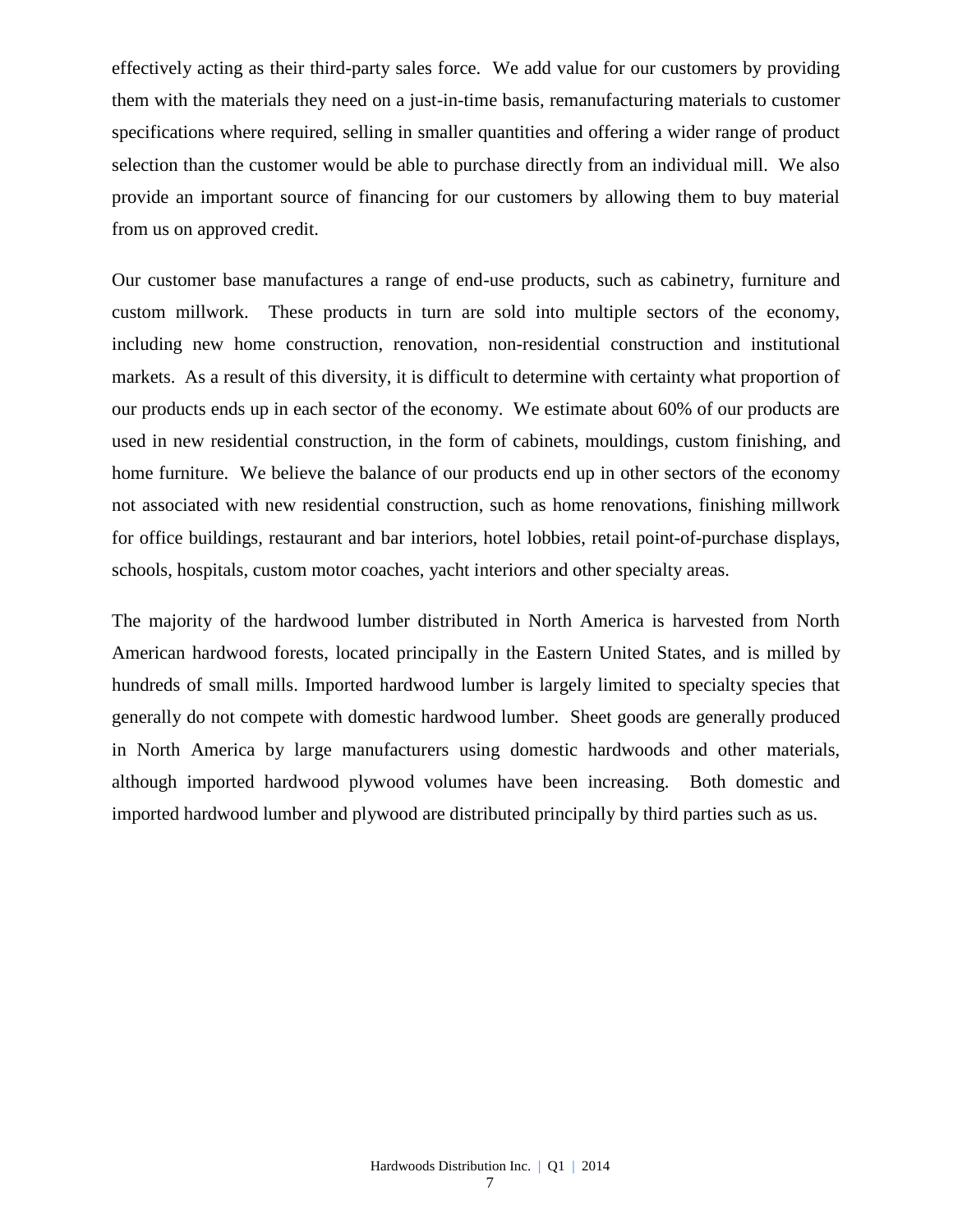# **3.0 Results of Operations**

# 3.1Three Months Ended March 31, 2014 and March 31, 2013

|                                                                                                   | For the three months |                       | For the three months |                |     |                      |                     |
|---------------------------------------------------------------------------------------------------|----------------------|-----------------------|----------------------|----------------|-----|----------------------|---------------------|
|                                                                                                   |                      | <b>Ended March 31</b> |                      | Ended March 31 |     | \$ Increase          | % Increase          |
| Total sales                                                                                       | $\mathbb{S}$         | 2014<br>100,934       | $\mathbb{S}$         | 2013<br>86,983 | \$. | (Decrease)<br>13,951 | (Decrease)<br>16.0% |
| Sales in the US (US\$)                                                                            |                      | 69,541                |                      | 63,912         |     | 5,629                | 8.8%                |
| Sales in Canada                                                                                   |                      | 24,189                |                      | 22,560         |     | 1,629                | 7.2%                |
| Gross profit                                                                                      |                      | 18,263                |                      | 15,900         |     | 2,363                | 14.9%               |
| Gross profit %                                                                                    |                      | 18.1%                 |                      | 18.3%          |     |                      |                     |
| Operating expenses                                                                                |                      | (13, 598)             |                      | (11,086)       |     | 2,512                | 22.7%               |
| Profit from operating activities                                                                  |                      | 4,665                 |                      | 4,814          |     | (149)                | $-3.1%$             |
| Add: Depreciation and amortization                                                                |                      | 438                   |                      | 329            |     | 109                  | 33.1%               |
| Earnings before interest, taxes, depreciation and<br>amortization ("EBITDA")                      | \$                   | 5,103                 | \$                   | 5,143          | \$  | (40)                 | $-0.8%$             |
| Add (deduct):                                                                                     |                      |                       |                      |                |     |                      |                     |
| Depreciation and amortization                                                                     |                      | (438)                 |                      | (329)          |     | (109)                | $-33.1%$            |
| Net finance income                                                                                |                      | 65                    |                      | 167            |     | (102)                | $-61.1%$            |
| Income tax expense                                                                                |                      | (1,765)               |                      | (1,801)        |     | 36                   | 2.0%                |
| Profit for the period                                                                             | \$                   | 2,965                 | \$                   | 3,180          | \$  | (215)                | $-6.8%$             |
| Basic and fully diluted profit per share                                                          | $\mathbf S$          | 0.18                  | \$                   | 0.19           |     |                      |                     |
| Average Canadian dollar exchange rate for one US dollar                                           |                      | 1.104                 |                      | 1.008          |     |                      |                     |
| from \$87.0 million during the same period in 2013. The year-over-year sales improvement          |                      |                       |                      |                |     |                      |                     |
| includes a 7.6% increase due to stronger underlying sales activity and higher product prices,     |                      |                       |                      |                |     |                      |                     |
|                                                                                                   |                      |                       |                      |                |     |                      |                     |
| together with an 8.4% increase due to the positive impact of a weaker Canadian dollar.            |                      |                       |                      |                |     |                      |                     |
| Organic growth from existing operations accounted for approximately \$12.9 million, or 92% of     |                      |                       |                      |                |     |                      |                     |
| the sales increase. The Leland import business, which was acquired on May 31, 2013,               |                      |                       |                      |                |     |                      |                     |
| contributed an additional \$1.1 million, or 8%, of the sales growth.                              |                      |                       |                      |                |     |                      |                     |
| First quarter sales in the United States increased by US\$5.6 million, or 8.8%, compared to the   |                      |                       |                      |                |     |                      |                     |
|                                                                                                   |                      |                       |                      |                |     |                      |                     |
| same period in 2013. Our US sales growth was negatively impacted by extreme weather               |                      |                       |                      |                |     |                      |                     |
| conditions in the US Midwest and US South, which contributed to lost sales days for some of       |                      |                       |                      |                |     |                      |                     |
| our branch locations. In the US regions impacted by the unusually severe weather, first quarter   |                      |                       |                      |                |     |                      |                     |
| sales declined by 7.4% (-US\$1.7m) year over year. In the US regions not affected by severe       |                      |                       |                      |                |     |                      |                     |
| weather, sales increased by 17.8% (+US\$7.3m), reflecting continued strength in hardwood          |                      |                       |                      |                |     |                      |                     |
| lumber prices and ongoing recovery in the US housing market.                                      |                      |                       |                      |                |     |                      |                     |
| Sales in Canada increased by \$1.6 million, or 7.2%, in 2014 compared to 2013.                    |                      |                       |                      |                |     |                      | This                |
| improvement reflects higher product pricing, as well as the positive impact of a weaker           |                      |                       |                      |                |     |                      |                     |
| Canadian dollar. A depreciation of the Canadian dollar against the US dollar results in the value |                      |                       |                      |                |     |                      |                     |
|                                                                                                   |                      |                       |                      |                |     |                      |                     |

#### **Sales**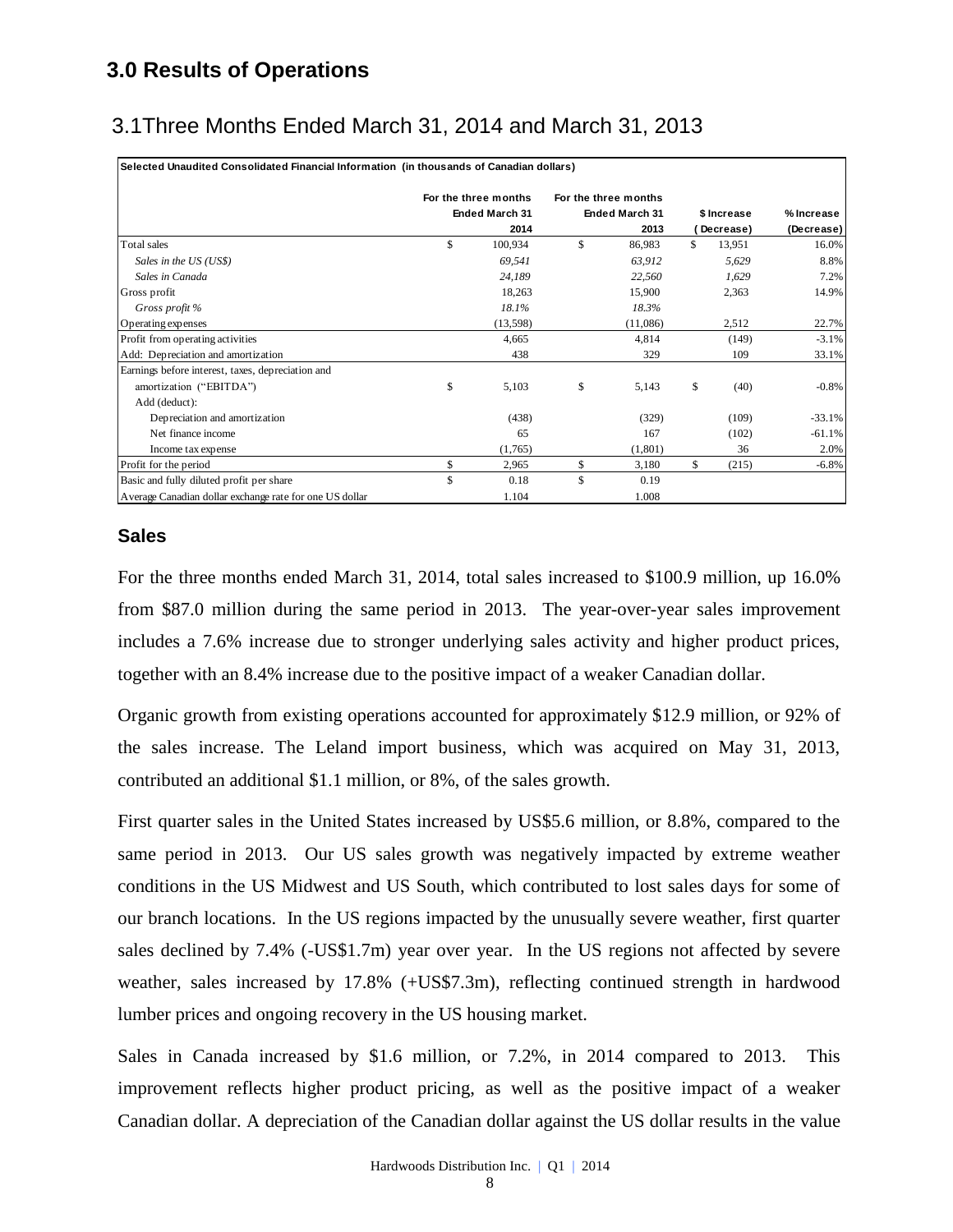of product purchased from suppliers in the US being resold in Canada at higher prices, thereby increasing our Canadian sales.

#### **Gross Profit**

Gross profit for the three months ended March 31, 2014 increased 14.9% to \$18.3 million, from \$15.9 million in the first quarter of 2013. This \$2.4 million improvement reflects the higher sales for the period, partially offset by a lower gross profit margin. As a percentage of sales, first quarter gross profit margin was 18.1%, compared to 18.3% last year. The slightly higher gross profit margin in the first quarter of 2013 was achieved at a time when product prices for hardwood plywood products were increasing rapidly, due to imposition of preliminary duties against Chinese plywood imported into the US. That trade case was eventually dismissed in November of 2013, but caused unusual variation in panel pricing and therefore margins during the course of the prior year.

#### **Operating Expenses**

Operating expenses increased to \$13.6 million in the first quarter of 2014, from \$11.1 million during the same period last year. The \$2.5 million increase primarily reflects \$1.8 million in initiatives designed to support existing and anticipated sales growth. These included higher personnel and premises costs and investments in the rollout of our growth strategy. Bad debt expense increased by \$0.3 million, reflecting a return to a more typical level following an unusually low bad debt level in the first quarter of 2013. A weaker Canadian dollar accounted for an additional \$0.2 million of the increased costs, and incremental expenses from the Leland operation acquired in May 2013 accounted for \$0.2 million of the increase. As a percentage of sales, operating expenses were 13.5% of sales in the three months ended March 31, 2014 compared to 12.7% in the same period in 2013.

#### **EBITDA**

EBITDA was \$5.1 million in the first quarter of 2014 and 2013. This reflects the increase in gross profit being fully offset by increased operating expense in the current period.

#### **Profit for the Period**

Profit for the three months ended March 31, 2014 was \$3.0 million, compared to \$3.2 million during the same period in 2013. The flat year-over-year EBITDA result, together with a \$0.1 million increase in depreciation and a \$0.1 million decrease in net finance income accounted for the year-over-year change.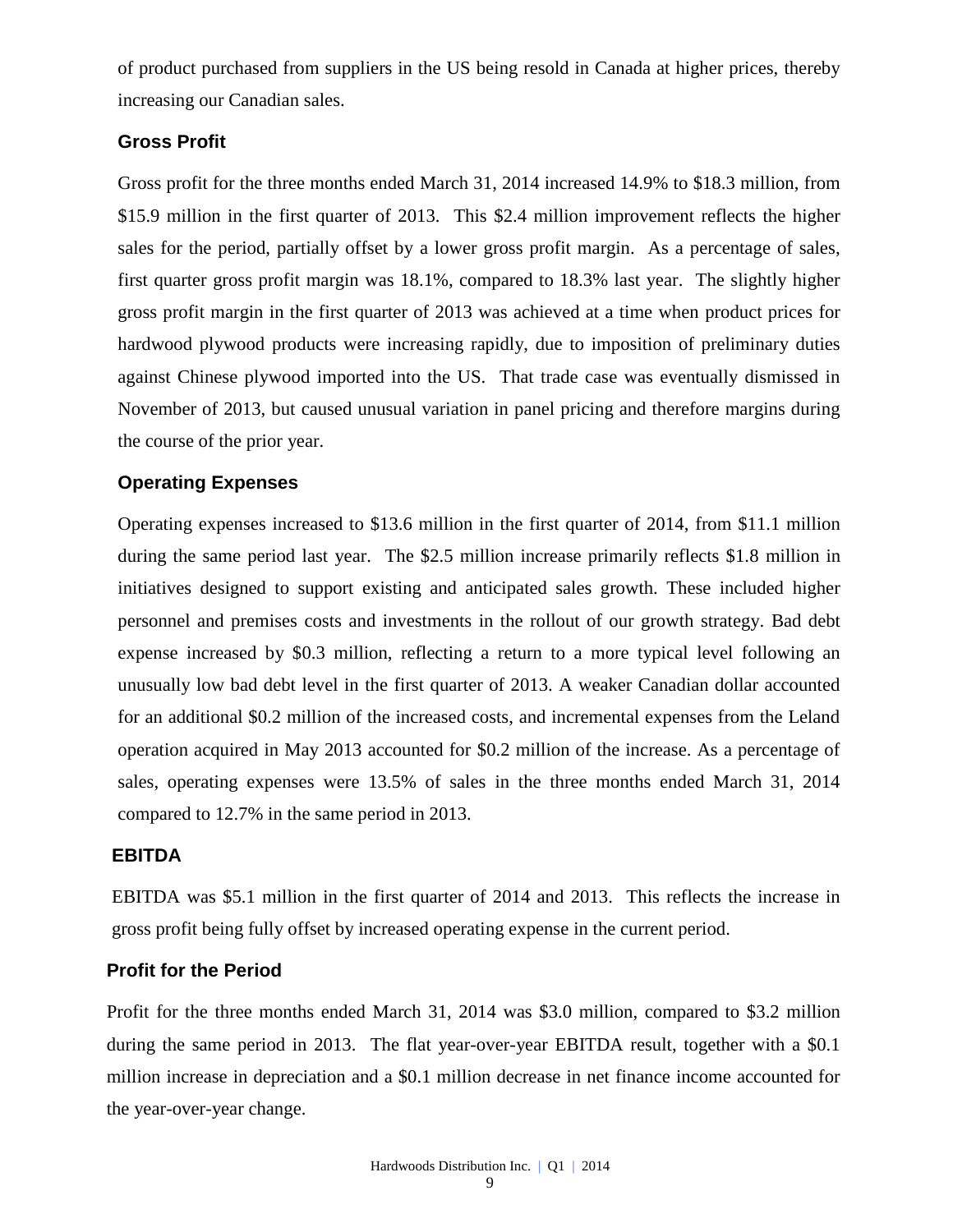# **4.0 Quarterly Financial Information and Seasonality**

| (in thousands of dollars)      | Q1            | Q4           | Q <sub>3</sub> |    | Q <sub>2</sub> | Q1     | Q4           | Q3           | Q <sub>2</sub> |
|--------------------------------|---------------|--------------|----------------|----|----------------|--------|--------------|--------------|----------------|
|                                | 2014          | 2013         | 2013           |    | 2013           | 2013   | 2012         | 2012         | 2012           |
| Total sales                    | \$<br>100,934 | \$<br>91,069 | \$<br>97,546   | -S | 95,617 \$      | 86,983 | \$<br>74,133 | \$<br>79,862 | 79,153<br>\$   |
| Profit                         | 2,965         | 2,375        | 3,109          |    | 4,403          | 3,180  | 1,313        | 1,264        | 2,377          |
| Basic profit per share         | 0.18          | 0.14         | 0.19           |    | 0.27           | 0.19   | 0.08         | 0.08         | 0.15           |
|                                |               |              |                |    |                |        |              |              |                |
| Fully diluted profit per share | 0.18          | 0.14         | 0.19           |    | 0.27           | 0.19   | 0.08         | 0.08         | 0.15           |
| <b>EBITDA</b>                  | 5,103         | 4,216        | 5,269          |    | 6,740          | 5,143  | 2,407        | 3,313        | 4,065          |

The preceding table provides selected quarterly financial information for our eight most recently completed fiscal quarters. This information is unaudited, but reflects all adjustments of a normal, recurring nature which are, in our opinion, necessary to present a fair statement of the results of operations for the periods presented. Quarter-to-quarter comparisons of our financial results are not necessarily meaningful and should not be relied upon as an indication of future performance. Historically, the first and fourth quarters have been seasonally slower periods for our business. In addition, net earnings reported in each quarter may be impacted by acquisitions, such as our second quarter 2013 acquisition of the import lumber business acquisition in Leland, NC, and changes to the foreign exchange rate of the Canadian and US dollar.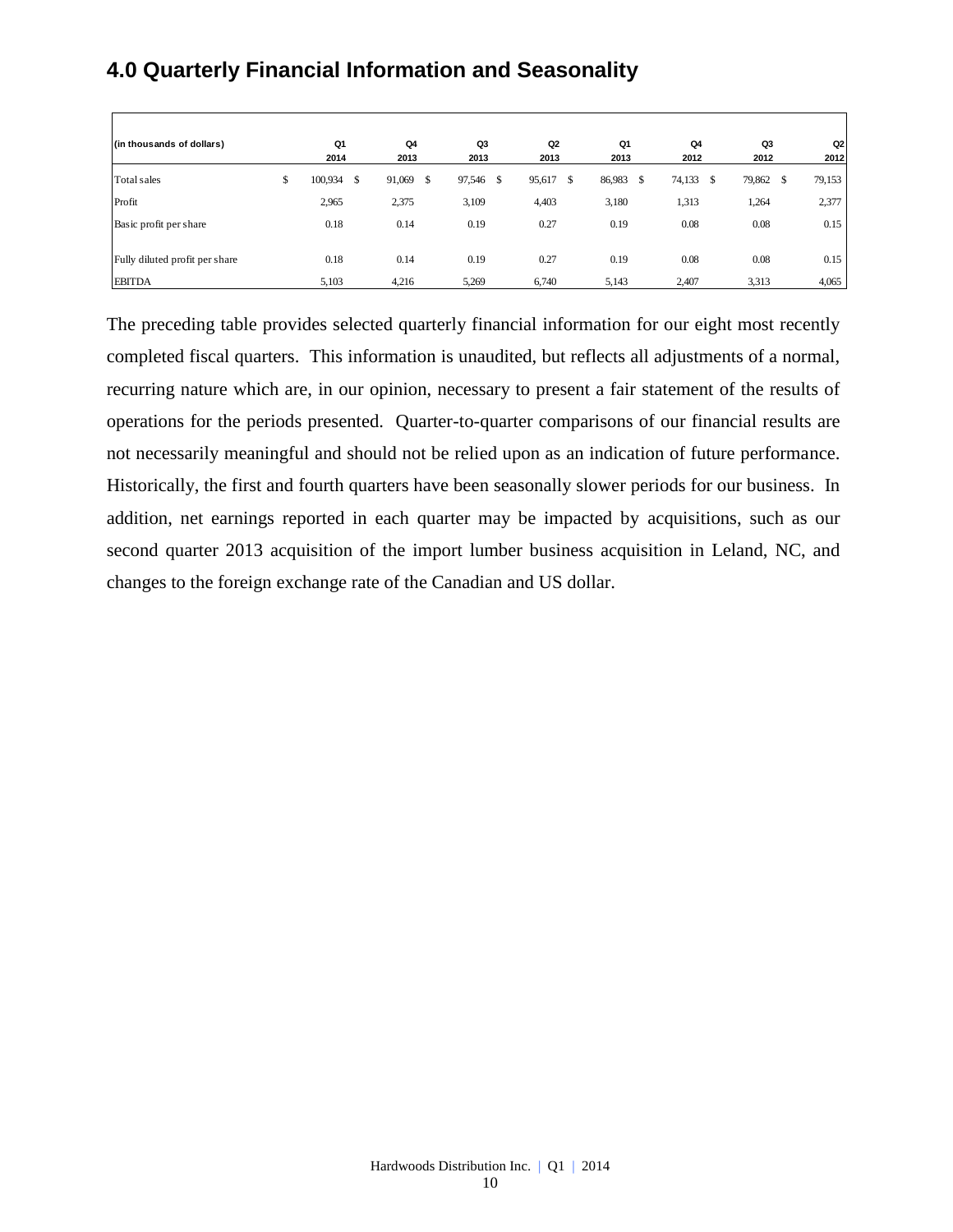# **5.0 Liquidity and Capital Resources**

| <b>Selected Unaudited Consolidated Financial</b><br>Information (in thousands of Canadian dollars) |                             |          |           |  |  |  |
|----------------------------------------------------------------------------------------------------|-----------------------------|----------|-----------|--|--|--|
|                                                                                                    | Three months ended March 31 |          |           |  |  |  |
|                                                                                                    | 2014                        | 2013     | \$ Change |  |  |  |
| Cash provided by operating activities before changes                                               |                             |          |           |  |  |  |
| in non-cash working capital                                                                        | 3.913<br>- \$               | 4,514 \$ | (601)     |  |  |  |
| Changes in non-cash working capital                                                                | (11,662)                    | (13,937) | 2,275     |  |  |  |
| Net cash used in operating activities                                                              | (7,749)                     | (9, 423) | 1,674     |  |  |  |
| Net cash provided by (used in) investing activities                                                | (219)                       | 80       | (299)     |  |  |  |
| Net cash provided by financing activities                                                          | 7,914                       | 9,271    | (1,357)   |  |  |  |
| Increase (decrease) in cash                                                                        | (54)                        | (72)     | 18        |  |  |  |
| Cash, beginning of period                                                                          | 78                          | 94       | (16)      |  |  |  |
| Cash, end of period                                                                                | 24                          | 22       | 2         |  |  |  |

# 5.1 Cash Flows from Operating, Investing and Financing Activities

#### *Net cash used in operating activities*

For the three months ended March 31, 2014, net cash used in operating activities was \$7.7 million, compared to \$9.4 million in the same period in 2013, a decrease of \$1.7 million. Cash provided by operating activities before changes in non-cash working capital decreased by \$0.6 million year over year, reflecting that while EBITDA was unchanged between the two periods, income taxes paid increased by \$0.6 million. Investment in non-cash working capital decreased by \$2.3 million in the first quarter of 2014 compared to the first quarter of 2013, reflecting more efficient collection of accounts receivable and utilization of trade accounts payable. An analysis of changes in working capital is provided in section 5.2 of this report. **Selected Unaudited Consolidated Financial Freight delivery services.** Capital services and provider our building and contract out all freight delivery services. Capital expenditures in this part of the material of the se

#### *Net cash provided by (used in) investing activities*

Net cash used in investing activities was \$0.2 million in the first quarter of 2014. By comparison, net cash provided by investing activities was \$0.1 million in the same period in 2013. The year-over-year increase in net cash used in investing activities primarily reflects higher capital expenditures in the first quarter of 2014 compared to the prior year period. Net cash provided by (used in) investing activities comprises cash collections on long-term receivables and proceeds from disposal of property, plant and equipment, less capital expenditures made to acquire additional property, plant and equipment.

Other than our five Paxton distribution centres, our capital expenditures are typically low as we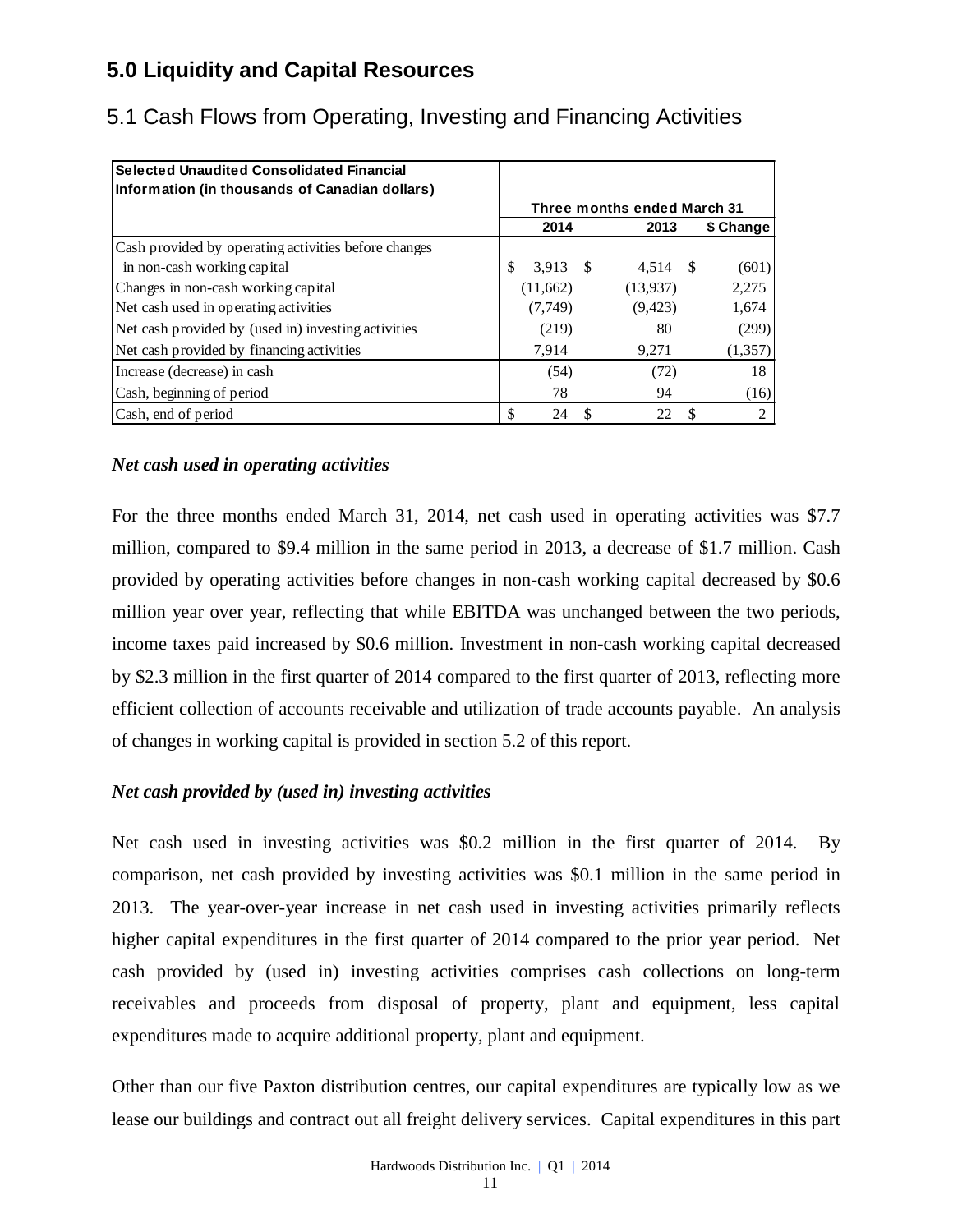of our business are principally for the replacement of forklifts, furniture and fixtures, leasehold improvements and computer equipment.

Our Paxton business requires some additional ongoing investment in moulders and other light remanufacturing equipment. Paxton also buys trailers and leases tractor units for use in delivery of product to customers, whereas other Hardwoods operations contract out this freight delivery service to third-party carriers.

We believe we have made sufficient expenditures to sustain productive capacity of our business as it relates to our needs for property, plant and equipment. Ongoing maintenance capital expenditures related to our operations as at March 31, 2014 are estimated to be approximately \$1.0 million annually. The newly acquired HMI operations will require additional capital expenditures, estimated in the range of \$0.6 million annually.

We also lease automobiles for the use of outside sales representatives and certain managers. For the three months ended March 31, 2014, principle payments on automobile finance lease obligation were \$0.2 million (2013 - \$0.2 million).

#### *Net cash provided by financing activities*

For the three months ended March 31, 2014 net cash provided by financing activities was \$7.9 million, compared to \$9.3 million during the same period in 2013. This is primarily attributed to a smaller increase in bank indebtedness, arising due to less being invested in non-cash working capital in the three months ended March 31, 2014 compared to the same period in the prior year.

# 5.2 Working Capital

Our business requires an ongoing investment in working capital, which we consider to be comprised of accounts receivable, inventory, and prepaid expenses, partially offset by provisions and short-term credit provided by suppliers in the form of accounts payable and accrued liabilities. We had working capital of \$112.8 million as at March 31, 2014, compared to \$98.4 million at December 31, 2013 and \$95.3 million at March 31, 2013. Most of this increase is attributable to increased investment in accounts receivable and inventory to support sales growth.

Our investment in working capital fluctuates from quarter-to-quarter based on factors such as seasonal sales demand, strategic purchasing decisions taken by management, and the timing of collections from customers and payments made to our suppliers. Historically the first and fourth quarters are seasonally slower periods for construction activity, resulting in reduced demand for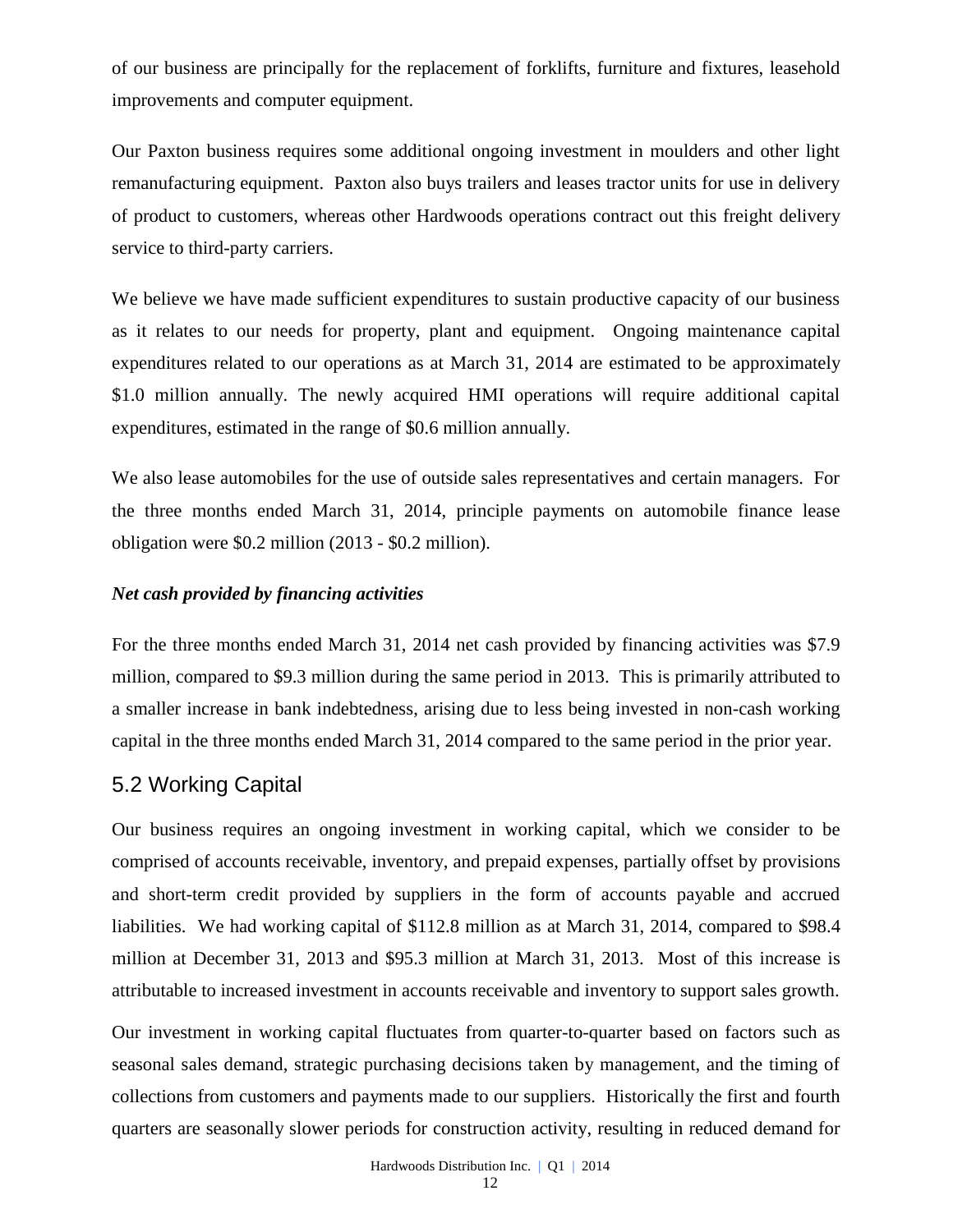hardwood products. As a result, sales and working capital requirements may be lower in these quarters. A summary of changes in our non-cash operating working capital during the three months ended March 31, 2014 and 2013 is provided below.

| (in thousands of Canadian dollars)                   |    |               |                                             |  |  |  |  |  |
|------------------------------------------------------|----|---------------|---------------------------------------------|--|--|--|--|--|
|                                                      |    | Three months  | Three months<br>ended March ended March 31, |  |  |  |  |  |
| Source (use) of funds                                |    | 31, 2014      | 2013                                        |  |  |  |  |  |
|                                                      |    |               |                                             |  |  |  |  |  |
| Accounts receivable                                  | \$ | $(7,426)$ \$  | (9,525)                                     |  |  |  |  |  |
| Inventory                                            |    | (6,211)       | (5,116)                                     |  |  |  |  |  |
| Prepaid expenses                                     |    | 146           | 224                                         |  |  |  |  |  |
| Accounts payable, accrued liabilities and provisions |    | 1,829         | 480                                         |  |  |  |  |  |
| Increase in non-cash operating working capital       |    | $(11,662)$ \$ | (13,937)                                    |  |  |  |  |  |

Continued compliance with financial covenants under our credit facilities is important to ensure that we have adequate financing available to meet our working capital requirements. The terms of our revolving credit facilities are addressed in section 5.3 of this report.

# 5.3 Revolving Credit Facilities and Debt Management Strategy

| Selected Unaudited Consolidated Financial Information (in thousands of dollars) |    |                |    |                   |  |  |  |
|---------------------------------------------------------------------------------|----|----------------|----|-------------------|--|--|--|
|                                                                                 |    | As at          |    | As at             |  |  |  |
|                                                                                 |    | March 31, 2014 |    | December 31, 2013 |  |  |  |
| Cash                                                                            | \$ | (24)           | \$ | (78)              |  |  |  |
| <b>Bank</b> indebtedness                                                        |    | 37,539         |    | 27,881            |  |  |  |
| Net Debt                                                                        |    | 37,515         |    | 27,803            |  |  |  |
| Shareholders' equity                                                            |    | 95,355         |    | 90,683            |  |  |  |
| <b>Total Capitalization</b>                                                     | \$ | 132,870        | \$ | 118,486           |  |  |  |
| Net debt to total capitalization                                                |    | 28.2%          |    | 23.5%             |  |  |  |
| Previous 12 months EBITDA                                                       | \$ | 21,328         | \$ | 21,368            |  |  |  |
| Net debt to previous 12 months EBITDA                                           |    | 1.8            |    | 1.3               |  |  |  |

We consider our capital to be bank indebtedness (net of cash) and shareholders' equity. As shown above, our net debt balance increased by \$9.7 million to \$37.5 million at March 31, 2014, from \$27.8 million at December 31, 2013. The increase in net debt primarily reflects the use of our bank lines to finance the additional investment in working capital required to support higher sales. Overall net debt compared to total capitalization stood at 28.2% as at March 31, 2014, compared to 23.5% at December 31, 2013. At March 31, 2014 our ratio of net debt-to-EBITDA for the previous 12 months was 1.8 times, compared to 1.3 times at December 31, 2013. Net debt-to-EBITDA and net debt to total capitalization serve as indicators of our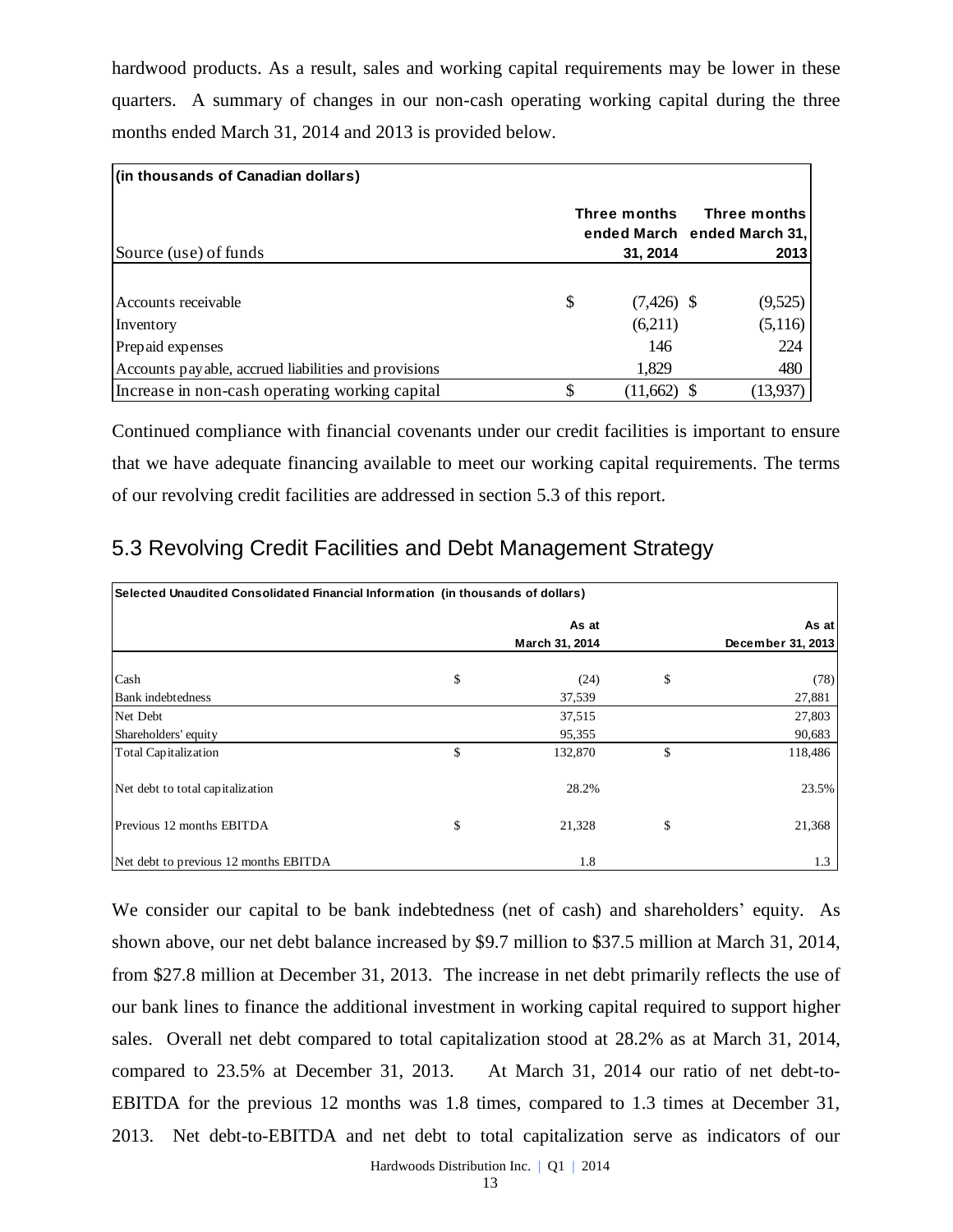financial leverage, however they are not measures prescribed by IFRS and our method of calculating these measures may differ from methods used by other issuers.

We have independent credit facilities in both Canada and the U.S. Our Canadian credit facility which has a maturity date of August 7, 2016, provides financing up to \$15.0 million. In the three month period ended March 31, 2014 we had a US credit facility with a maturity date of May 26, 2016 providing financing of up to US\$50.0 million. Subsequent to the first quarter, on April 28, 2014, we amended our US credit facility to increase the maximum borrowing available to US\$79.1 million and extend the maturity date to April 27, 2017. The expanded US credit facility was utilized to acquire HMI for US\$15.4 million on April 28, 2014, as discussed in section 1.1 of this report. These facilities may be drawn down to meet short-term financing requirements such as fluctuations in non-cash working capital, and in the case of the Canadian credit facility, to also make capital contributions to our US operating subsidiary. The amount made available under our Canadian and US revolving credit facilities is, from time-to-time, limited to the extent of the value of certain accounts receivable and inventories held by subsidiaries of the Company. Credit facilities also require ongoing compliance with certain credit ratios. A summary of our credit facilities at March 31, 2014 is provided in the following table. At March 31, 2014 the Company had total borrowing capacity available of \$28.6 million for future use, and to cover checks issued in excess of funds on deposit which were \$1.1 million at March 31, 2014.

| Selected Unaudited Consolidated Financial Information (in thousands of dollars) |                                      |                                      |
|---------------------------------------------------------------------------------|--------------------------------------|--------------------------------------|
|                                                                                 | <b>Canadian Credit</b>               | <b>US Credit</b>                     |
|                                                                                 | <b>Facility</b>                      | <b>Facility</b>                      |
| Maximum borrowings under credit facility                                        | \$15 million                         | \$53.2 million (US\$50 million)      |
| Credit facility expiry date                                                     | August 7, 2016                       | May 26, 2016                         |
| Available to borrow                                                             | \$15.0 million                       | $$50.0$ million (US\$ 45.2 million)  |
| Credit facility borrowings                                                      | \$7.1 million                        | \$29.3 million (US\$26.5 million)    |
| Unused credit facility available                                                | \$7.9 million                        | \$20.7 million (US\$ 18.7 million)   |
|                                                                                 |                                      |                                      |
| Financial covenants:                                                            |                                      |                                      |
|                                                                                 | Covenant does not apply when         | Covenant does not apply when         |
|                                                                                 | the unused credit facility available | the unused credit facility available |
|                                                                                 | exceeds \$2.0 million, which it      | exceeds US\$2.5 million, which it    |
|                                                                                 | did at March $31, 2014$              | did at March $31, 2014$              |

The terms of the agreements with our lenders provide that dividends cannot be made to our shareholders in the event that our subsidiaries are not compliant with their financial covenants. Our operating subsidiaries were compliant with all required credit ratios as at March 31, 2014.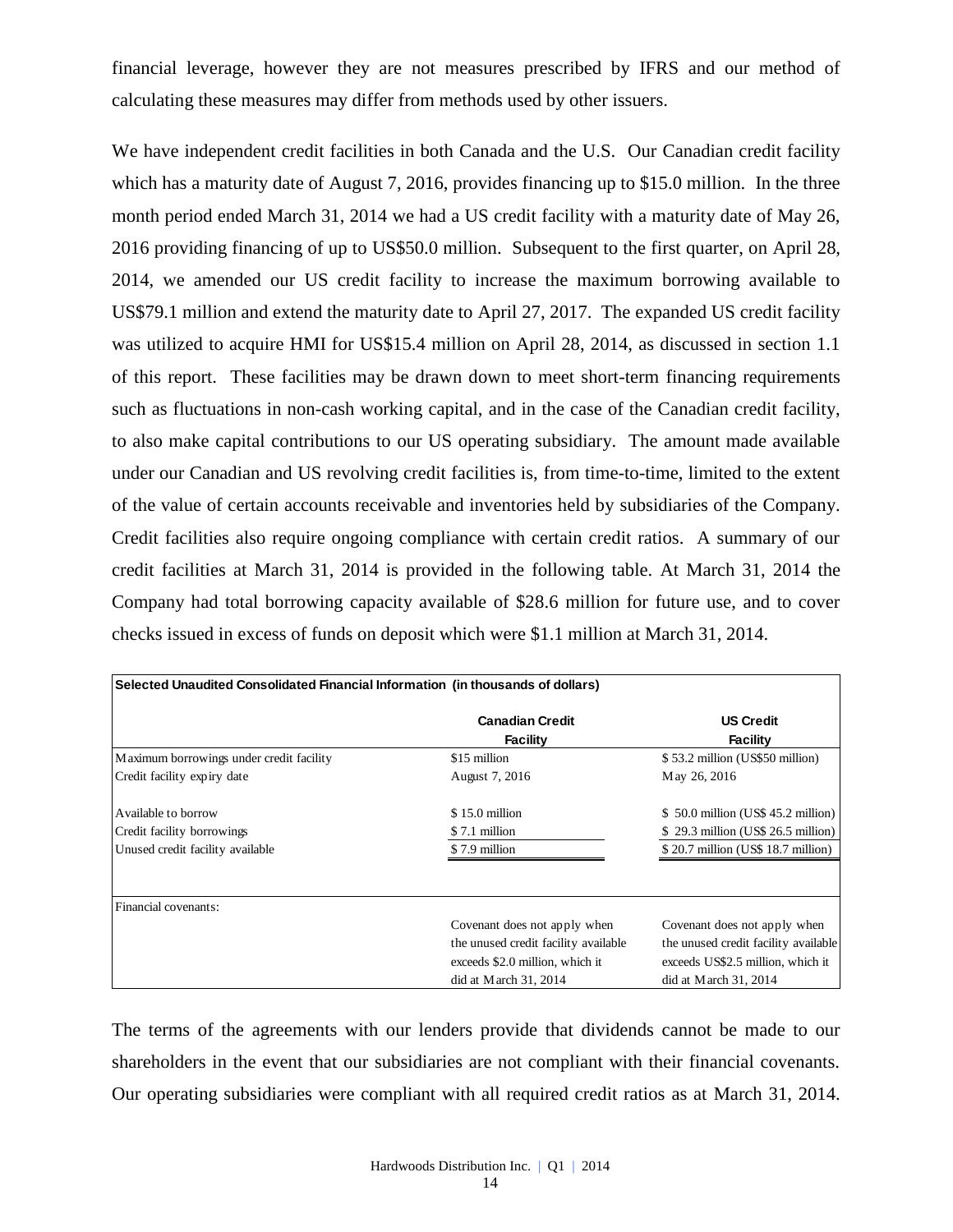Accordingly there were no restrictions on dividends arising from non-compliance with financial covenants.

Our debt management strategy is to roll and renew (as opposed to repay and retire) our revolving credit facilities in Canada and the US when they expire in August 2016 and April 2017, respectively. We do not intend to restrict future dividends in order to fully extinguish our bank debt obligations upon their maturity. The amount of bank debt that will actually be drawn on our available revolving credit facilities will depend upon the seasonal and cyclical needs of the business, and our cash generating capacity going forward. When making future dividend decisions, we will consider the amount of financial leverage, and therefore bank debt, we believe is appropriate given existing and expected market conditions and available business opportunities. We do not target a specific financial leverage amount. We believe our current credit facilities are sufficient to finance our working capital needs and market expansion strategy.

### 5.4 Contractual Obligations

There were no significant changes in our contractual commitments outside of the normal course of business, compared with those set forth in the Company's 2013 Annual Report, available on SEDAR at www.sedar.com.

### 5.5 Off-Balance Sheet Arrangements

We have no off-balance sheet arrangements.

# 5.6 Financial Instruments

Financial assets include cash and cash equivalents and current and long-term receivables, which are measured at amortized cost. Financial liabilities include bank indebtedness, accounts payable and accrued liabilities, income taxes payable and finance lease obligations which are measured at amortized cost. The carrying values of our cash and cash equivalents, accounts receivable, income taxes payable, accounts payable and accrued liabilities approximate their fair values due to the relatively short period to maturity of the instruments. The fair value of long-term receivables and finance lease obligations are not expected to differ materially from carrying value given the interest rates being charged and term to maturity. The carrying values of the credit facilities approximate their fair values due to the existence of floating market-based interest rates.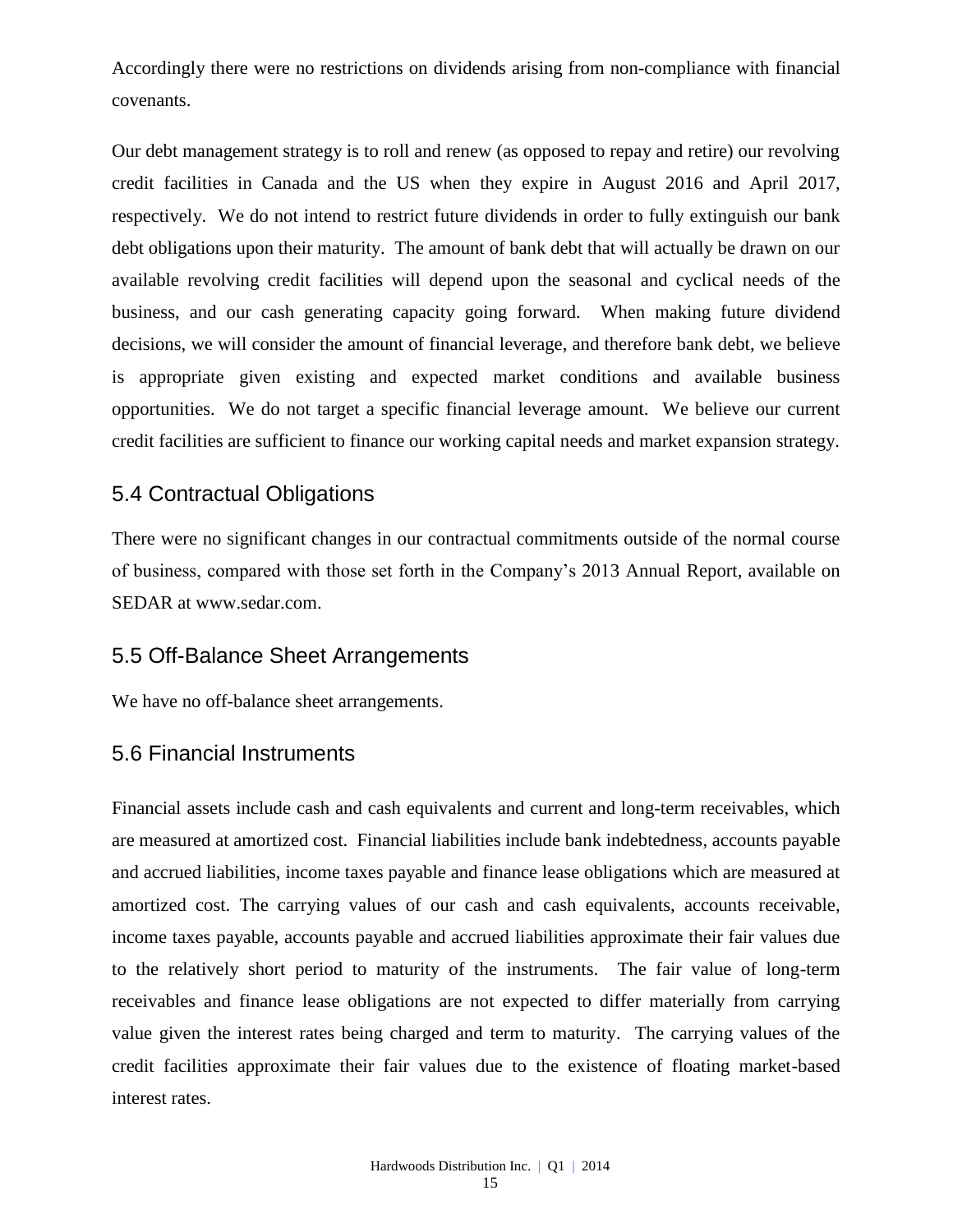### 5.7 Share Data

As at May 14, 2014, the date of this MD&A, we had 16,539,378 common shares issued and outstanding. In addition, at May 14, 2014 we had outstanding 38,001 performance shares and 172,075 restricted shares under the terms of our long-term incentive plan. The performance and restricted shares can be settled in common shares of the Company issued from treasury, shares purchased by the Company in the market, or in an amount of cash equal to the fair value of our common shares, or any combination of the foregoing. The restricted and performance shares vest over periods of up to three years and we intend to issue common shares from treasury to settle these obligations as they vest.

#### 5.8 Dividends

In the first quarter of 2014, we declared a quarterly dividend of \$0.045 per share, which was paid on April 30, 2014 to shareholders of record as at April 18, 2014. On May 14, 2014 we declared a quarterly dividend of \$0.045 per share, payable on July 31, 2014 to shareholders of record as at July 18, 2014. The Board regularly assesses our dividend strategy, giving due consideration to anticipated cash needs for additional working capital to support growing the business, appropriate debt levels, acquisition opportunities which may be available, expected market conditions, demand for our products, and other factors.

# **6.0 Related Party Transactions**

There were no material related party transactions in the three months ended March 31, 2014 or in the comparative period in the prior year.

# **7.0 Critical Accounting Estimates & Adoption of Changes in Accounting Policies**

#### 7.1 Critical Accounting Estimates

The preparation of financial statements in accordance with IFRS requires that we make estimates and assumptions that can have a material impact on our results of operations as reported on a periodic basis. We base our estimates and assumptions on past experience and other factors that are deemed reasonable under the circumstances. Actual results could differ from these estimates. The critical estimates used in preparing our financial statements are:

Hardwoods Distribution Inc. | Q1 | 2014 *Accounts Receivable Provision*: Due to the nature of our business and the credit terms we provide to our customers, we anticipate that a certain portion of required customer payments will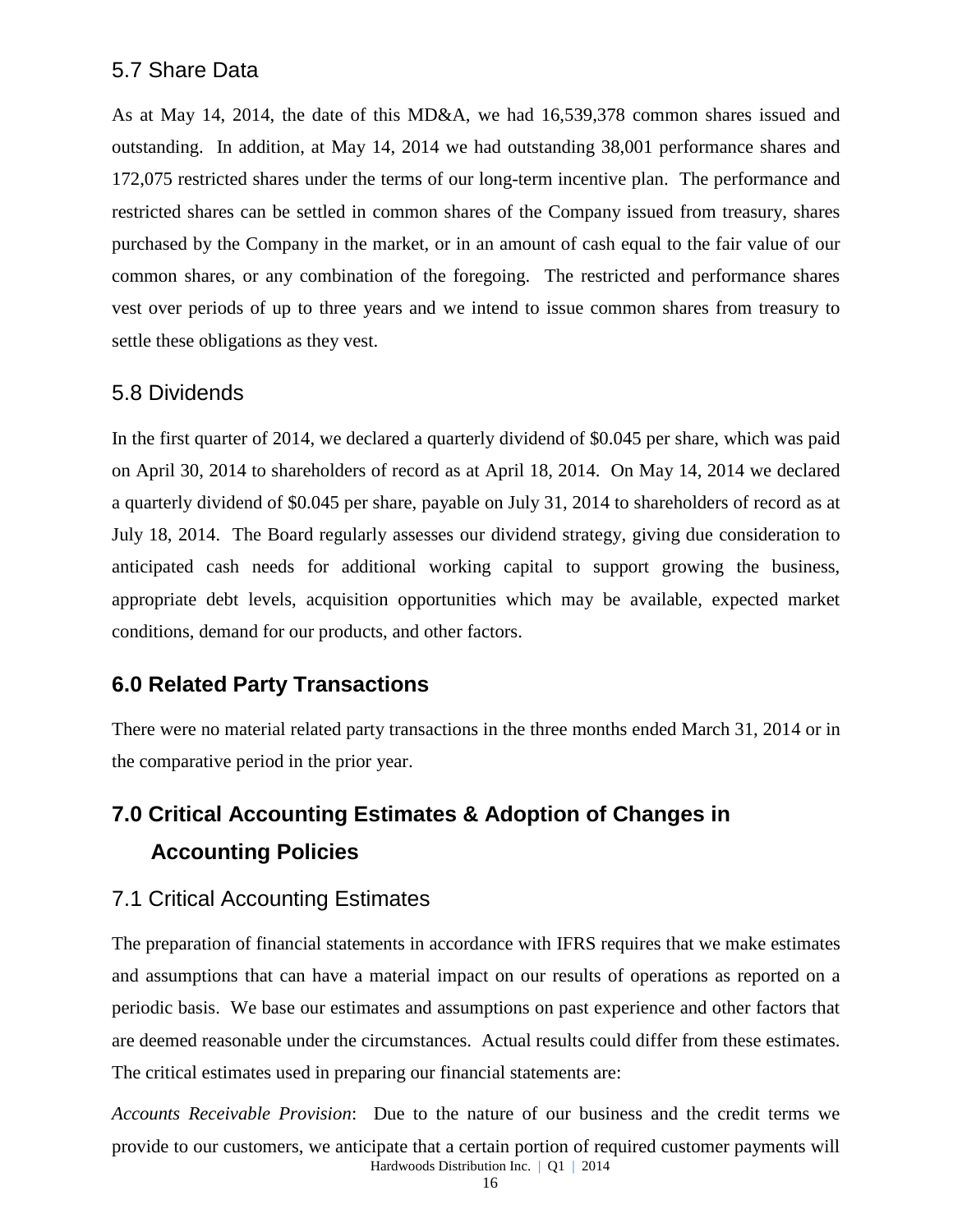not be made, and we maintain an allowance for these doubtful accounts. The allowance is based on our estimate of the potential of recovering our accounts receivable, and incorporates current and expected collection trends.

*Deferred income Taxes:* We are required to make estimates and assumptions regarding future business results, as well as the amount and timing of certain future discretionary tax deductions available to us. These estimates and assumptions can have a material impact upon the amount of deferred income tax assets and liabilities that we recognize.

### 7.2 Adoption of New Accounting Policies

There were no new standards effective January 1, 2014 that have an impact on the Company's Interim Financial Statements. The following new standards and interpretations have not yet been adopted:

#### IFRS 9, *Financial Instruments* ("IFRS 9")

IFRS 9 will replace IAS 39, *Financial Instruments: Recognition and Measurement* ("IAS 39"). IFRS 9 will replace the multiple classification and measurement models in IAS 39 with a single model that has only two classification categories: amortized cost and fair value. The new standard also requires a single impairment method to be used, provides additional guidance on the classification and measurement of financial liabilities, and provides a new general hedge accounting standard.

The mandatory effective date has tentatively been set for January 1, 2018, however early adoption of the new standard is permitted. The Company does not intend to early adopt IFRS 9 in its consolidated financial statements for the annual period beginning on January 1, 2015. The adoption of IFRS 9 is currently not expected to have a material impact on the consolidated financial statements as the classification and measurement of the Company's financial instruments is not expected to change given of the nature of the Company's operations and the types of financial instruments that it currently holds.

The Company has not early adopted any other standards, interpretations or amendments that have been issued, but are not yet effective, in the condensed consolidated interim financial statements.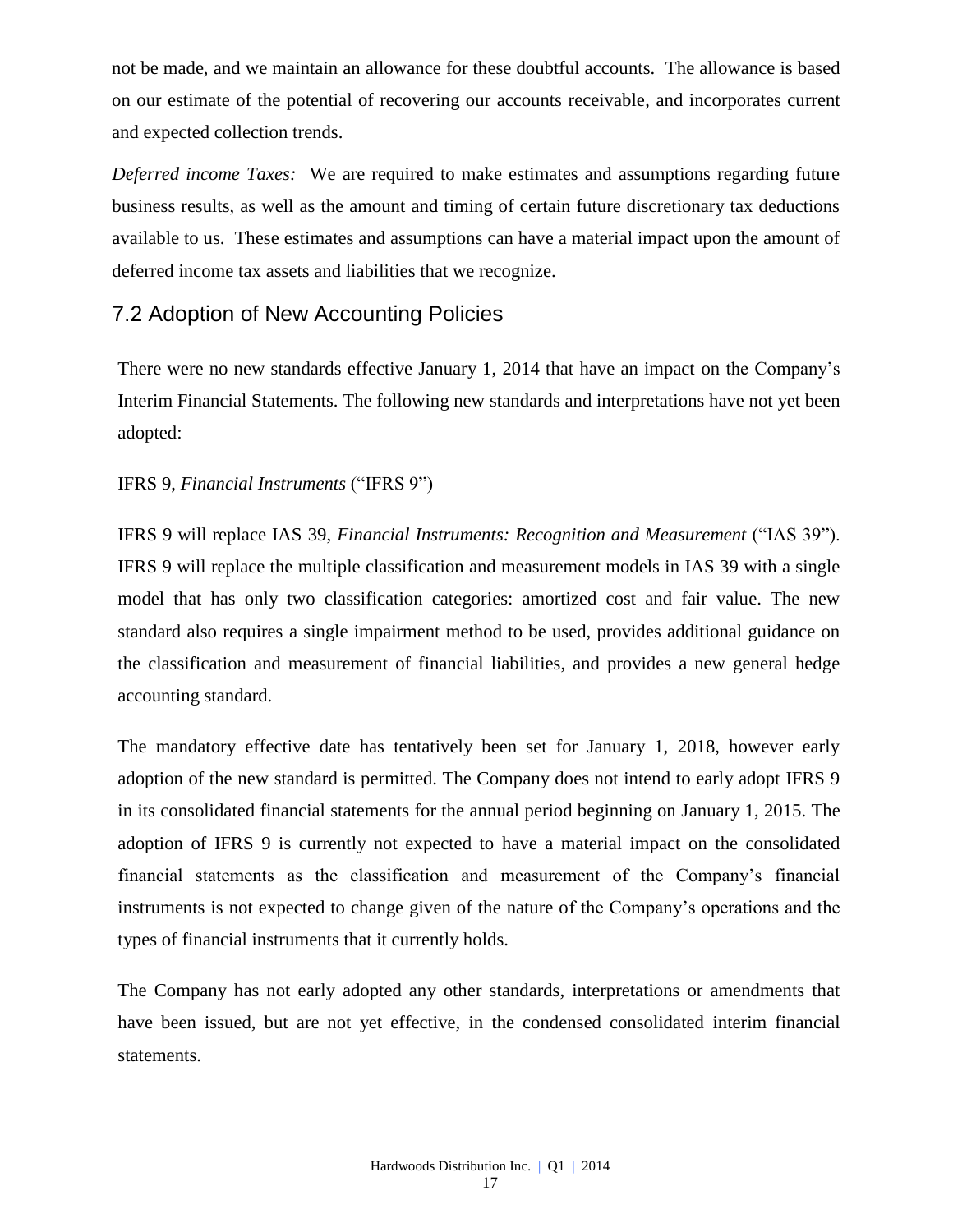# **8.0 Risks and Uncertainties**

We are exposed to a number of risks and uncertainties in the normal course of business that could have a negative effect on our financial condition or results of operations. We identify significant risks that we were aware of in our Annual Information Form dated March 10, 2014, and in our Information Circular dated March 28, 2014. Both documents are available to readers at [www.sedar.com.](http://www.sedar.com/)

In March 2014 certain trade sanctions were imposed against Russia, in response to Russia's actions in the Crimean peninsula of Ukraine. Approximately 2% of our sales are of product that is sourced from Russia. The limited sanctions imposed on Russia have not impacted our purchases from Russia. However we are closely monitoring developments in Ukraine that may lead to additional trade sanctions that could affect future sourcing of Russian product for resale in North America.

# **9.0 Internal Control over Financial Reporting**

Our management is responsible for establishing and maintaining adequate disclosure controls and procedures ("DC&P") and internal control over financial reporting ("ICFR"). Any systems of DC&P and ICFR, no matter how well designed, have inherent limitations. Therefore, even those systems determined to be effective can provide only reasonable assurance with respect to information required to be disclosed and financial statement preparation and presentation. There have been no changes in our ICFR during the quarter ended March 31, 2014 that have materially affected, or are reasonably likely to materially affect, our ICFR.

# **10.0 Note Regarding Forward Looking Information**

Certain statements in this MD&A contain forward-looking information within the meaning of applicable securities laws in Canada ("forward-looking information"). The words "anticipates", "believes", "budgets", "could", "estimates", "expects", "forecasts", "intends", "may", "might", "plans", "projects", "schedule", "should", "will", "would" and similar expressions are often intended to identify forward-looking information, although not all forward-looking information contains these identifying words.

The forward-looking information in this MD&A includes, but is not limited to: that we anticipate continued strength in sales in the second quarter of 2014, supported by momentum in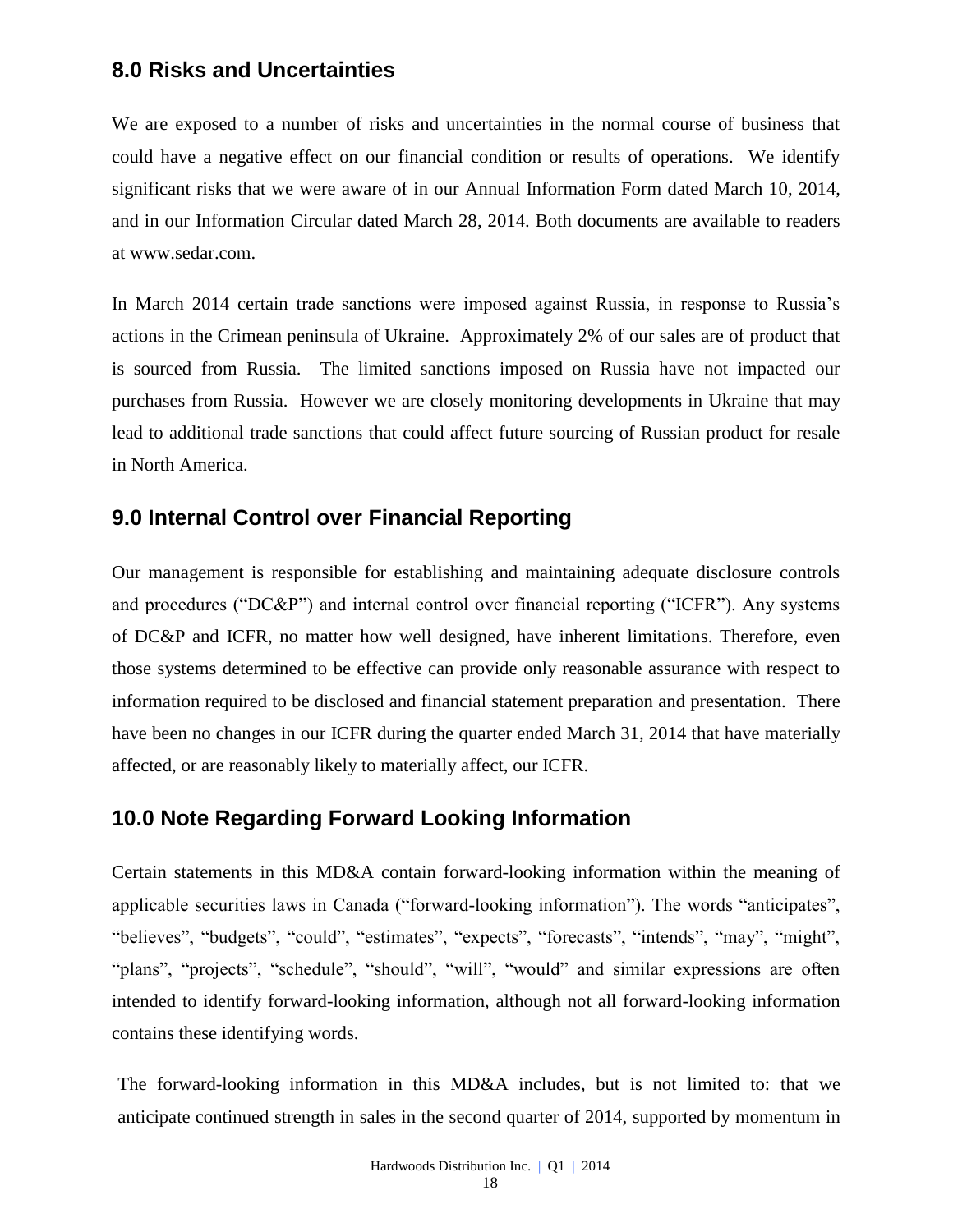US market demand and product pricing, implementation of our business strategies, the positive foreign exchange impact of a weaker Canadian dollar, and the addition of the HMI business; that second quarter gross profit margin is expected to be within our normal target range, but is not expected to match the unusually high 18.9% margin we achieved in the second quarter of 2013 during a period of rapid product price escalation; that market forecasters indicate continued recovery in the US residential construction market, with US housing starts expected to increase from 0.924 million starts in 2013 to 1.145 million starts in 2014 (+24%) according to the National Association of Homebuilders; that the outlook for the US repair and remodeling market remains positive with growth of over 10% forecast for 2014 by Harvard's Joint Center for Housing Studies; that indicators for commercial construction are for steady mid-single digit growth in 2014; that in the Canadian market, 2014 housing starts are expected to remain unchanged from 2013 levels, while growth in the renovation and commercial construction markets is expected to be in line with inflation; that our goal in 2014 continues to be to capture the growth potential in the US market, both in terms of sales volume and product pricing, as well as to successfully integrate the newly acquired HMI business; that we are actively pursuing our "Leverage Imports" and "Strengthen Commercial" strategies which focus on growing sales of Hardwoods' high-quality proprietary import lines, and capitalizing on significant opportunities in the commercial market; that our Board of Directors will continue to review our financial performance and assess dividend levels on a regular basis; that in terms of cash utilization, our primary focus in 2014 will remain on retaining the cash necessary to finance the significant market opportunity to grow in the US, and to keep our balance sheet strong to support strategic acquisitions; that we estimate about 60% of our products are used in new residential construction, in the form of cabinets, mouldings, custom finishing, and home furniture; that we believe the balance of our products end up in other sectors of the economy not associated with new residential construction, such as home renovations, finishing millwork for office buildings, restaurant and bar interiors, hotel lobbies, retail point-of-purchase displays, schools, hospitals, custom motor coaches, yacht interiors and other specialty areas; that we believe we have made sufficient expenditures to sustain productive capacity of our business as it relates to our needs for property, plant and equipment; that ongoing maintenance capital expenditures related to our operations as at March 31, 2014 are estimated to be approximately \$1.0 million annually and the newly acquired HMI operations will require additional capital expenditures, estimated in the range of \$0.6 million annually; that our debt management strategy is to roll and renew (as opposed to repay and retire) our revolving credit facilities in Canada and the US when they expire in August 2016 and April 2017, respectively; that we do not intend to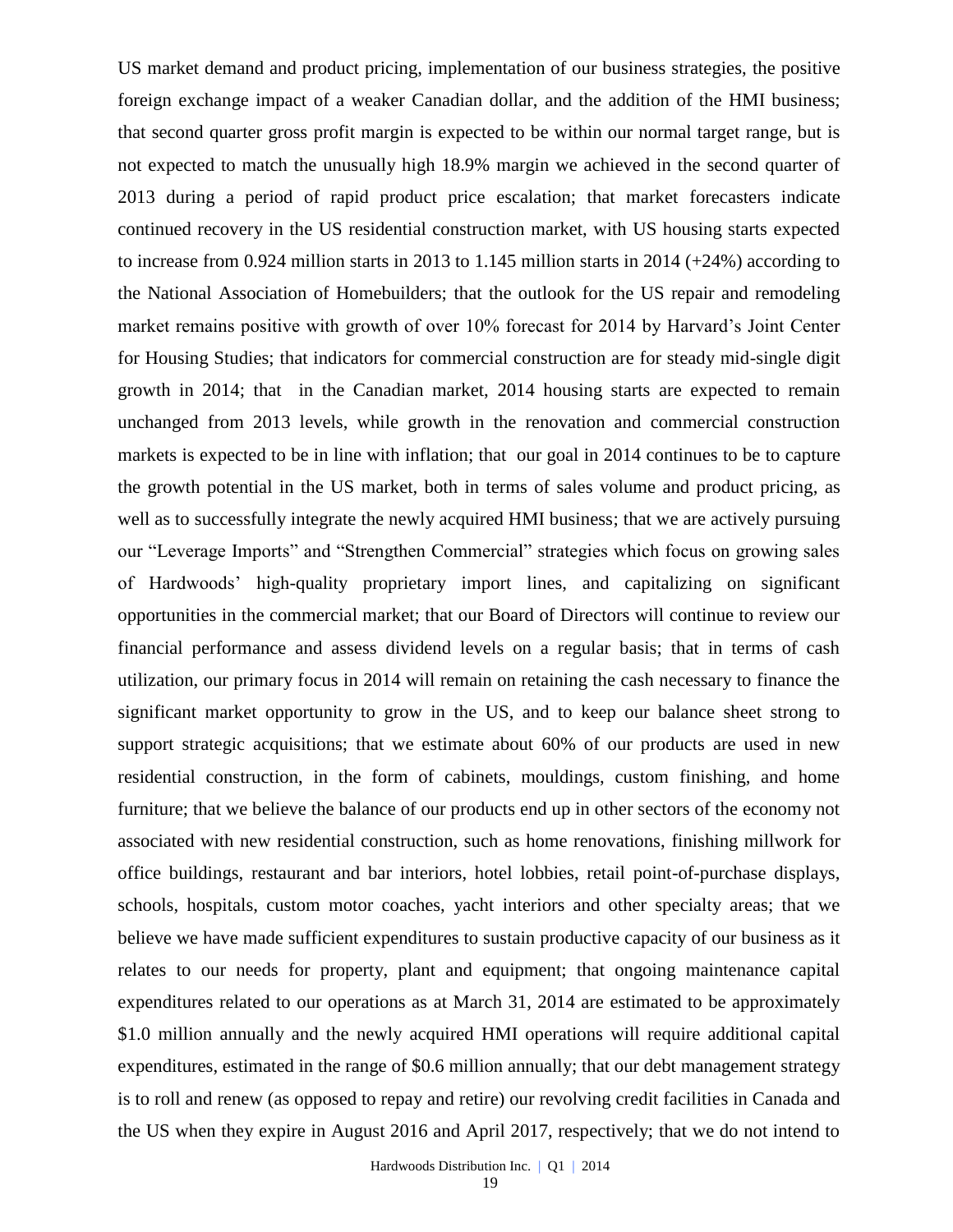restrict future dividends in order to fully extinguish our bank debt obligations upon their maturity; that the amount of bank debt that will actually be drawn on our available revolving credit facilities will depend upon the seasonal and cyclical needs of the business, and our cash generating capacity going forward; that when making future dividend decisions, we will consider the amount of financial leverage, and therefore bank debt, we believe is appropriate given existing and expected market conditions and available business opportunities; that we do not target a specific financial leverage amount; that we believe our current credit facilities are sufficient to finance our working capital needs and market expansion strategy; and that we are closely monitoring developments in Ukraine that may lead to additional trade sanctions that could affect future sourcing of Russian product for resale in North America.

The forecasts and projections that make up the forward-looking information are based on assumptions which include, but are not limited to: there are no material exchange rate fluctuations between the Canadian and US dollar that affect our performance; the general state of the economy does not worsen; we do not lose any key personnel; there are no decreases in the supply of, demand for, or market values of hardwood lumber or sheet goods that harm our business; we do not incur material losses related to credit provided to our customers; our products are not subjected to negative trade outcomes; we are able to sustain our level of sales and EBITDA margins; we are able to grow our business long term and to manage our growth; there is no new competition in our markets that leads to reduced revenues and profitability; we do not become subject to more stringent regulations; importation of products manufactured with hardwood lumber or sheet goods does not increase and replace products manufactured in North America; our management information systems upon which we are dependent are not impaired; our insurance is sufficient to cover losses that may occur as a result of our operations; and, the financial condition and results of operations of our business upon which we are dependent is not impaired.

The forward-looking information is subject to risks, uncertainties and other factors that could cause actual results to differ materially from historical results or results anticipated by the forward-looking information. The factors which could cause results to differ from current expectations include, but are not limited to: exchange rate fluctuations between the Canadian and US dollar could affect our performance; our results are dependent upon the general state of the economy; we depend on key personnel, the loss of which could harm our business; decreases in the supply of, demand for, or market values of hardwood lumber or sheet goods could harm our business; we may incur losses related to credit provided to our customers; our products may